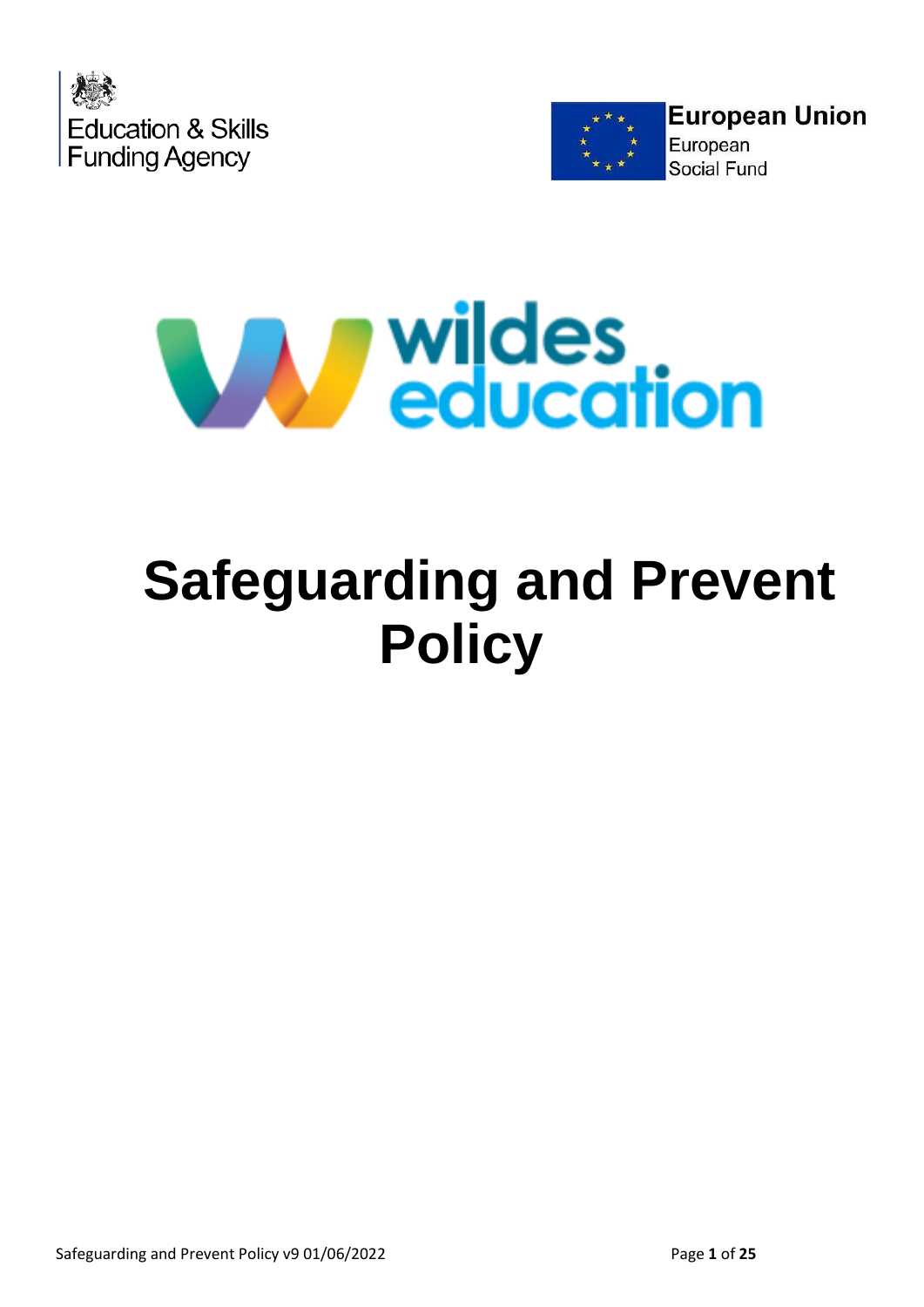| <b>Contents</b>                                                          | Page      |
|--------------------------------------------------------------------------|-----------|
| Introduction to policy (sections 1-3)                                    | 3         |
| Safeguarding Adults and types of abuse (section 4)                       | $3 - 4$   |
| Safeguarding Children and types of abuse (section 5)                     | $5 - 7$   |
| So-called 'honour-based' abuse (FGM and Forced Marriage) (section 6)     | $7 - 8$   |
| Domestic Abuse (section 7)                                               | $8 - 9$   |
| Specific Safeguarding issues (section 8)                                 | 10        |
| Contextual Safeguarding (section 9)                                      | 10        |
| Online Safety (section 10)                                               | 11        |
| Prevent - Radicalisation - Channel (section 11)                          | $11 - 15$ |
| Approach (section 12)                                                    | 15        |
| Implementation (section 13)                                              | $15 - 16$ |
| Safeguarding and Welfare Responsibilities (section 14)                   | $16 - 17$ |
| Reporting Safeguarding Concerns (section 15)                             | $17 - 18$ |
| Escalation (section 16)                                                  | 18        |
| <b>Inspecting Safeguarding (section 17)</b>                              | 18        |
| Confidentiality and Information Sharing (section 18)                     | 18-19     |
| Monitoring (section 19)                                                  | 19        |
| Supporting Information (Section 20)                                      | 19-20     |
| External Agencies: IAG (Section 21)                                      | 20        |
| Appendix A Safeguarding and Prevent reporting form                       | 21        |
| Appendix B flow chart of Actions, where there are concerns about a child | 22        |
| Appendix C Referral Channel Process                                      | 23        |
| Appendix D FE /HE Prevent Co-ordinators                                  | 24        |
| <b>Document Control</b>                                                  | 25        |
|                                                                          |           |
|                                                                          |           |
|                                                                          |           |
|                                                                          |           |
|                                                                          |           |
|                                                                          |           |
|                                                                          |           |
|                                                                          |           |
|                                                                          |           |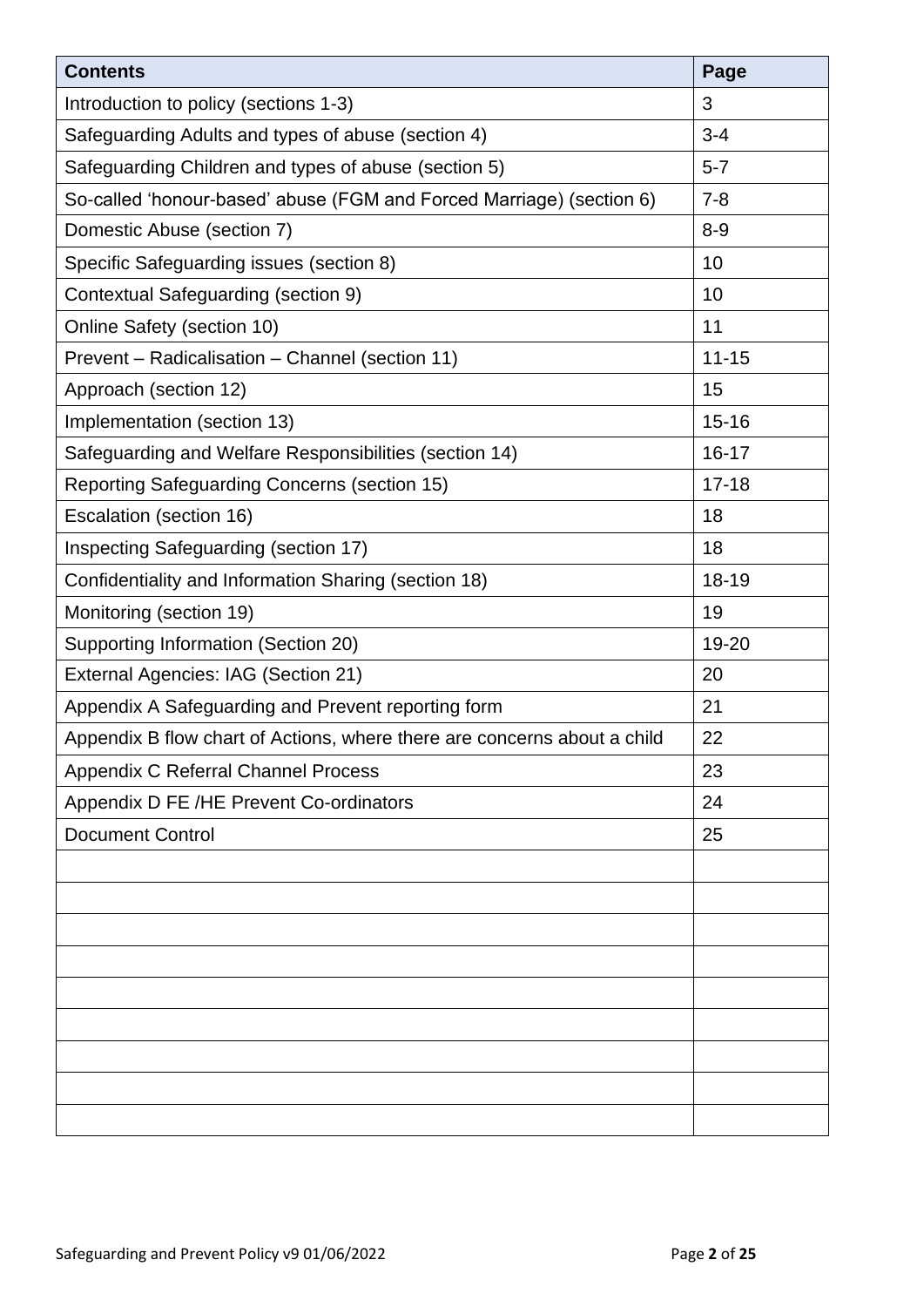# **1. Introduction and Policy Statement**

Wildes Education recognises its statutory duties towards safeguarding the welfare of Young People (children) and Adults at Risk from any form of abuse whilst undertaking learning programmes as such the company will ensure that arrangements are in place to create and maintain a safe working and learning environment. An environment where all reasonable measures are taken to ensure that risks of harm are minimised where concerns are identified, and actions are taken to address them where appropriate.

Wildes Education will ensure that all staff and self-employed partners are aware of and understand their statutory responsibilities with respect to safeguarding and are trained in recognising and reporting safeguarding issues.

The company is committed to safeguarding and aims to create a culture of vigilance.

#### **2. Scope**

Safeguarding is everyone's responsibility. This policy applies to all staff and self-employed partners conducting onsite and offsite activities with learners, regardless of position, role, and responsibilities.

This policy deals with the protection of Young People (children) and Adults at Risk. To clarify, *any*  **person under the age of 18 is deemed a child**, and an **adult at risk** replaces the previously used term 'vulnerable adult' as set out in the governments 'No Secrets' guidance 2010. The Care Act 2014 defines an adult at risk as a person who has care and support needs and/or is at risk of, being abused or neglected and unable to protect themselves against the abuse or neglect or risk of it because of those needs.

Abuse is a violation of an individual's human and civil rights by any other person or persons. Abuse may consist of a single act or repeated acts. It may be physical, verbal, or psychological, it may be an act of neglect or an omission to act, or it may occur when a vulnerable person is persuaded to enter a financial or sexual transaction to which he or she has not consented or cannot consent. Abuse can occur in any relationship and may result in significant harm to, or exploitation of, the person subjected to it. Source: No Secrets Guidance

### **3. Objectives**

The company aim to ensure that: Appropriate action is taken in a timely manner to safeguard and promote staff and the learner's welfare.

The company will appoint a director as designated safeguarding lead (DSL) to take leadership responsibility on all safeguarding arrangements (including Prevent).

This policy will be reviewed annually by the designated safeguarding lead and/or deputy lead in line with changes or new legislation and/or regulations.

This policy is to be read in conjunction with the Lone Working, Equality & Diversity and Health & Wellbeing policies.

### **4. Safeguarding Adults**

The Care Act 2014 defines safeguarding as "protecting an adult's right to live in safety, free from abuse and neglect." The duties apply in relation to any person who is aged 18 or over and at risk of abuse or neglect because of their needs for care and support.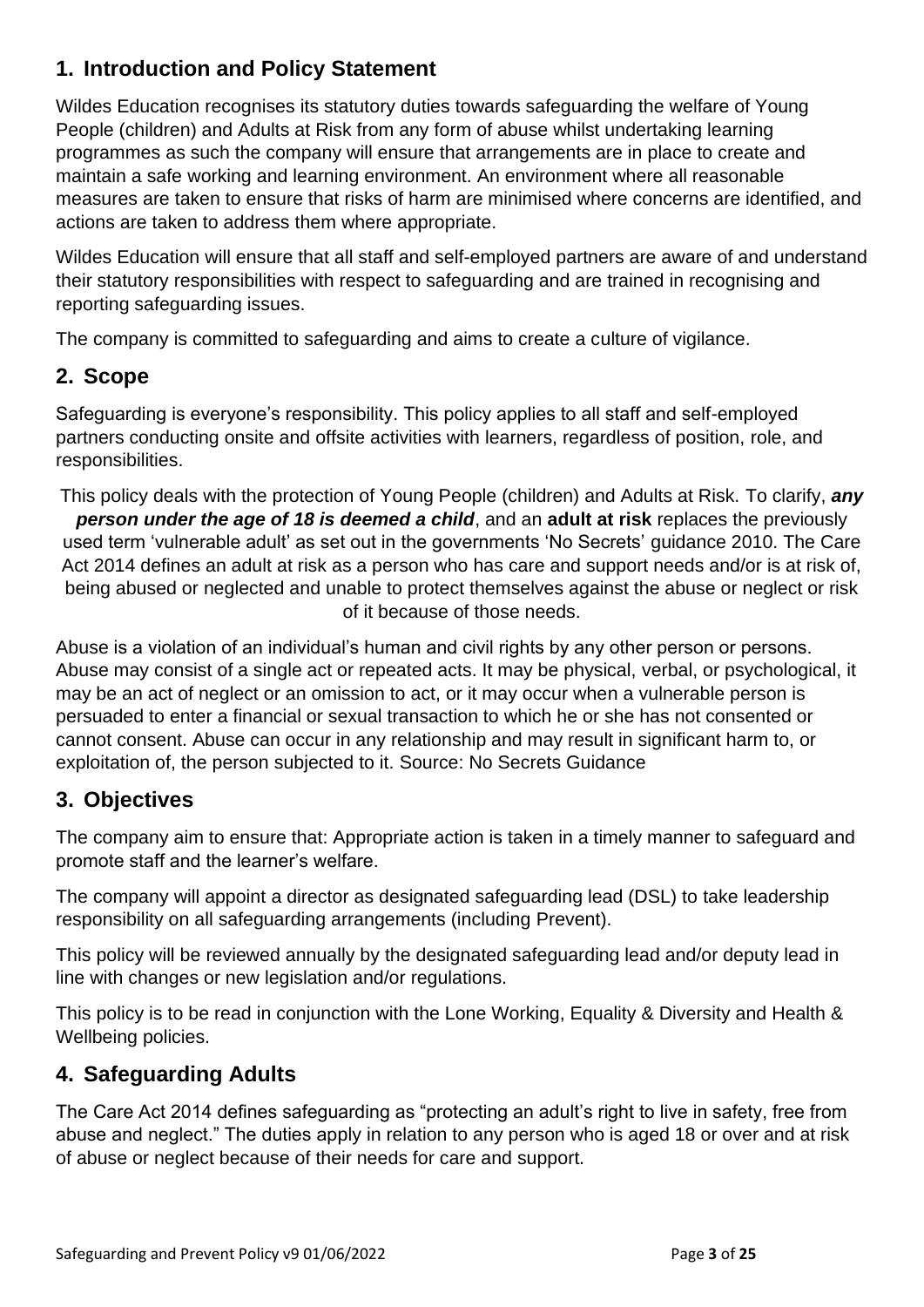#### **Types of Abuse and Neglect - Adults**

- **Physical abuse** including assault, hitting, slapping, pushing, misuse of medication, restraint, or inappropriate physical sanctions.
- **Domestic violence** including psychological, physical, sexual, financial, emotional abuse; and 'honour' based violence (HBV) is a form of domestic abuse which is perpetrated in the name of so called 'honour-based' violence.
- **Sexual abuse** including rape, indecent exposure, sexual harassment, inappropriate looking or touching, sexual teasing or innuendo, sexual photography, subjection to pornography or witnessing sexual acts, indecent exposure and sexual assault or sexual acts to which the adult has not consented or was pressured into consenting.
- **Psychological abuse** including emotional abuse, threats of harm or abandonment, deprivation of contact, humiliation, blaming, controlling, intimidation, coercion, harassment, verbal abuse, cyber bullying, isolation or unreasonable and unjustified withdrawal of services or supportive networks.
- **Financial abuse** including theft, fraud, internet scamming, coercion in relation to an adult's financial affairs or arrangements, including in connection with wills, property, inheritance or financial transactions, or the misuse or misappropriation of property, possessions, or benefits. Doorstep crime is also a common form of financial abuse.
- **Modern slavery** encompasses slavery, human trafficking, forced labour and domestic servitude. Traffickers and slave masters use whatever means they have at their disposal to coerce, deceive, and force individuals into a life of abuse, servitude, and inhumane treatment.
- **Discriminatory abuse** including forms of harassment, slurs, or similar treatment; because of race, gender and gender identity, age, disability, sexual orientation, or religion
- **Organisational abuse** including neglect and poor care practice within an institution or specific care setting such as a hospital or care home, for example, or in relation to care provided in one's own home. This may range from one off incidents to on-going ill-treatment. It can be through neglect or poor professional practice as a result of the structure, policies, processes, and practices within an organisation.
- **Neglect and acts of omission** including ignoring medical, emotional, or physical care needs, failure to provide access to appropriate health, care and support or educational services, the withholding of the necessities of life, such as medication, adequate nutrition, and heating. Neglect also includes not being provided with enough food or with the right kind of food or taken proper care of.
- **Self-neglect** this covers a wide range of behaviour neglecting to care for one's personal hygiene, health or surroundings and includes behaviour such as hoarding.

Source: Care Quality Commission (CQC)<https://www.cqc.org.uk/>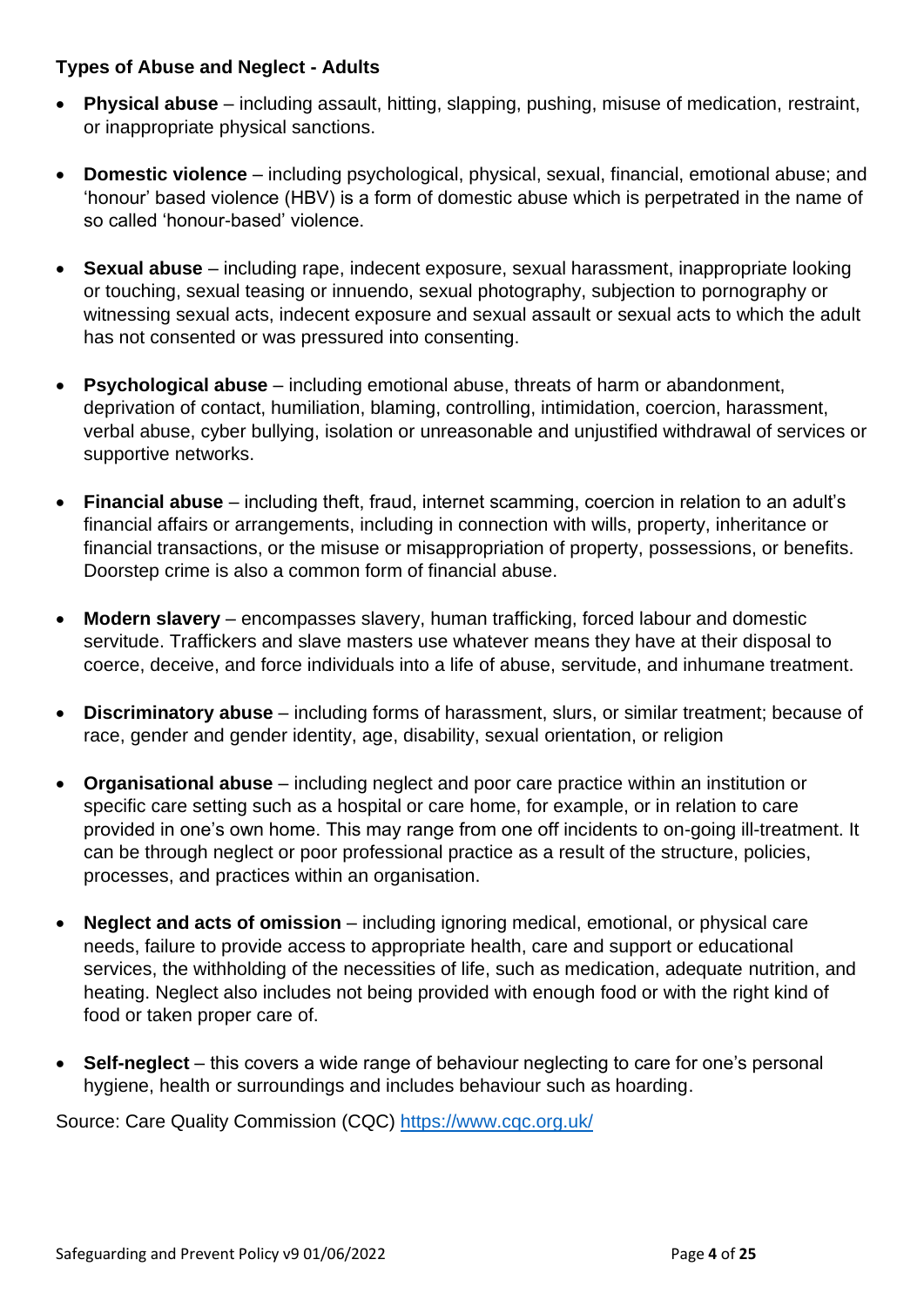# **5. Safeguarding Children** (Under 18)

Safeguarding and promoting the welfare of children is defined for the purposes of Keeping Children Safe in Education guidance as:

- *Protecting children from maltreatment.*
- *Preventing impairment of children's mental and physical health or development.*
- *Ensuring that children grow up in circumstances consistent with the provision of safe and effective care; and*
- *Taking action to enable all children to have the best outcomes.*

#### **A child is someone who has not yet reached their 18th birthday. Once they turn 18, they are legally an adult.**

**Any staff member** who has any concerns about a child's welfare should follow the process set out in appendix 1**.**

Indicators of Abuse and Neglect - Children

- **Abuse** is a form of maltreatment of a child. Somebody may abuse or neglect a child by inflicting harm or by failing to act to prevent harm. Children may be abused in a family, institutional or community setting by those known to them or, more rarely, by others. Abuse can take place wholly online, or technology may be used to facilitate offline abuse. Children may be abused by an adult or adults or by another child or children.
- **Physical abuse** a form of abuse which may involve hitting, shaking, throwing, poisoning, burning, or scalding, drowning, suffocating, or otherwise causing physical harm to a child. Physical harm may also be caused when a parent or carer fabricates the symptoms of, or deliberately induces, illness in a child.
- **Emotional abuse** is the persistent emotional maltreatment of a child such as to cause severe and adverse effects on the child's emotional development. It may involve conveying to a child that they are worthless or unloved, inadequate, or valued only insofar as they meet the needs of another person. It may include not giving the child opportunities to express their views, deliberately silencing them or 'making fun' of what they say or how they communicate. It may feature age or developmentally inappropriate expectations being imposed on children. These may include interactions that are beyond a child's developmental capability as well as overprotection and limitation of exploration and learning or preventing the child from participating in normal social interaction. It may involve seeing or hearing the ill-treatment of another. It may involve serious bullying (including cyberbullying), causing children frequently to feel frightened or in danger, or the exploitation or corruption of children. Some level of emotional abuse is involved in all types of maltreatment of a child, although it may occur alone.
- Safeguarding and Prevent Policy v9 01/06/2022 **Page 5** of 25 • **Sexual abuse** involves forcing or enticing a child or young person to take part in sexual activities, not necessarily involving a high level of violence, whether or not the child is aware of what is happening. The activities may involve physical contact, including assault by penetration (for example rape or oral sex) or non-penetrative acts such as masturbation, kissing, rubbing, and touching outside of clothing. They may also include non-contact activities, such as involving children in looking at, or in the production of, sexual images, watching sexual activities, encouraging children to behave in sexually inappropriate ways, or grooming a child in preparation for abuse. Sexual abuse can take place online, and technology can be used to facilitate offline abuse. Sexual abuse is not solely perpetrated by adult males. Women can also commit acts of sexual abuse, as can other children.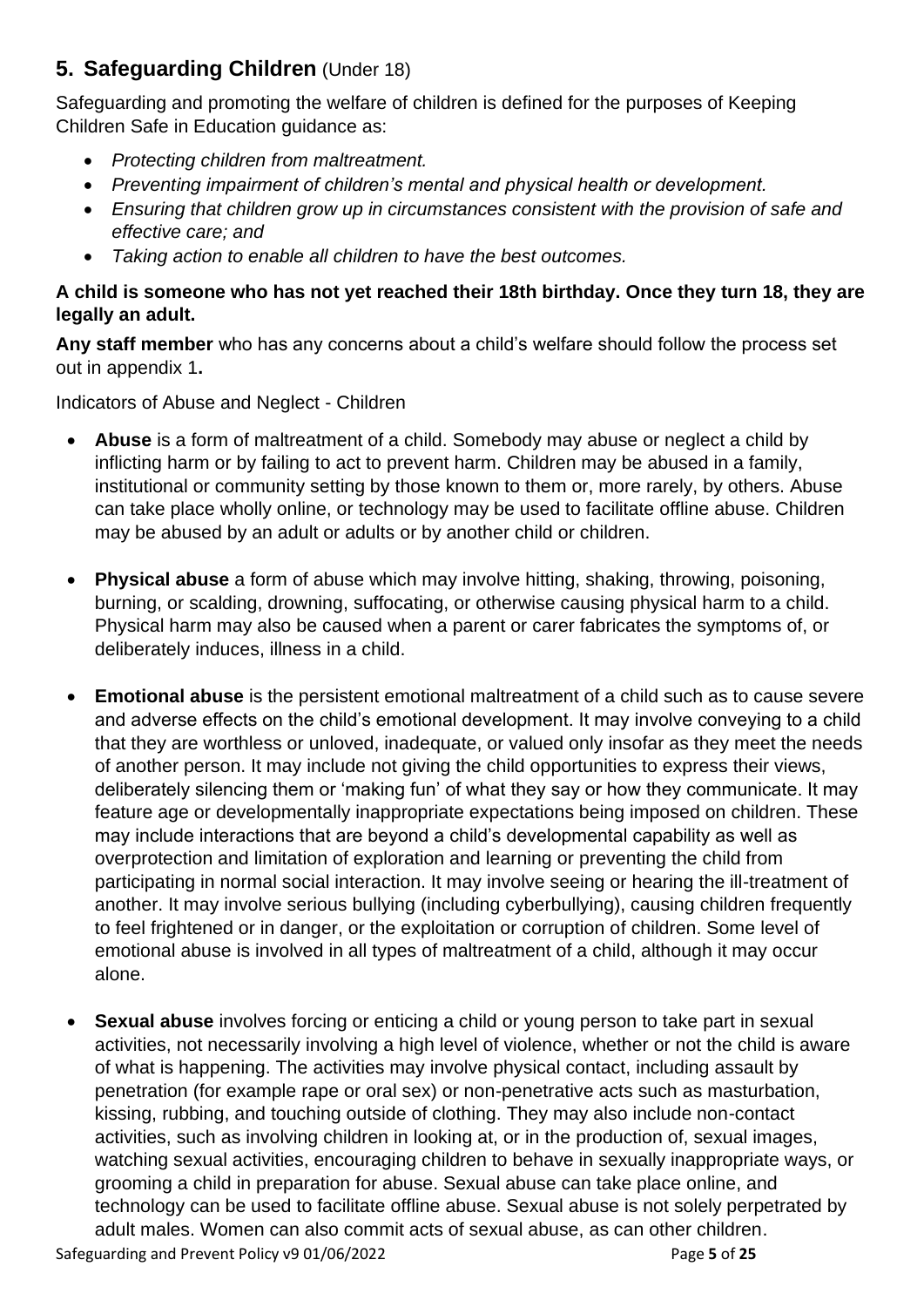- **Neglect** the persistent failure to meet a child's basic physical and/or psychological needs, likely to result in the serious impairment of the child's health or development. Neglect may occur during pregnancy, for example, as a result of maternal substance abuse. Once a child is born, neglect may involve a parent or carer failing to: provide adequate food, clothing, and shelter (including exclusion from home or abandonment); protect a child from physical and emotional harm or danger; ensure adequate supervision (including the use of inadequate caregivers); or ensure access to appropriate medical care or treatment. It may also include neglect of, or unresponsiveness to, a child's basic emotional needs.
- **Serious Violence** may signal that a child is at risk from or are involved with serious violent crime. These may include increased absence, a change in friendships or relationships with older individuals or groups, a significant decline in performance, signs of self-harm, significant change in wellbeing, signs of assault or unexplained injuries. Unexplained gifts or new possessions could also indicate that children have been approached by, or are involved with, individuals associated with criminal networks or gangs and may be at risk of exploitation.

**Behaviours linked to issues such as drug taking and or alcohol misuse, deliberately missing education, and consensual sharing of nude and semi-nude images and/or videos can be signs that children are at risk: Other safeguarding issues staff should be aware of include:**

• **Child Sexual Exploitation (CSE)** and **Child Criminal Exploitation (CCE)** both CSE and CCE forms of abuse and occur where an individual or group takes advantage of an imbalance in power to coerce, manipulate or deceive a child into sexual or criminal activity. Whilst age may be the most obvious, this power imbalance can also be due to a range of other factors including gender, sexual identify, cognitive ability, physical strength, status, and access to economic or other resources.

CSE and CCE may occur in exchange for something the victim needs or wants and/or will be to the financial benefit or advantage (such as increased status) of the perpetrator of facilitator. The abuse can be perpetrated by individuals or groups. males and females and children or adults. The abuse can be a one-off occurrence or a series of incidents over time and range from opportunistic to complex organised abuse. It can involve force and/or enticement-based methods of compliance and may or may not be accompanied by violence or threats of violence. Victims can be exploited even when activity appears consensual, and it should be noted exploitation as well as being physical and can be facilitated and/or take place online.

#### **CSE and CCE can affect children, both male and female and can include children who have been moved (commonly known as trafficking) for the purpose of exploitation.**

**Some specific form of CCE** can include children being forced or manipulated into transporting drugs or money through country lines, working in cannabis factories, shoplifting, or pickpocketing. Thy can be forced or manipulated into committing vehicle crime or threatening/committing serious violence on others. It is important to understand that the experience of girls who are criminally exploited can be very different to boys. Girls and boys being criminally exploited are at higher risk of sexual exploitation.

Safeguarding and Prevent Policy v9 01/06/2022 Page **6** of **25 CCE is a form of sexual abuse**. Sexual abuse may involve physical contact, including assault by penetration (for example rape or oral sex) or non-penetrative acts such as masturbation, kissing, rubbing, or touching outside clothing. It may include non-contact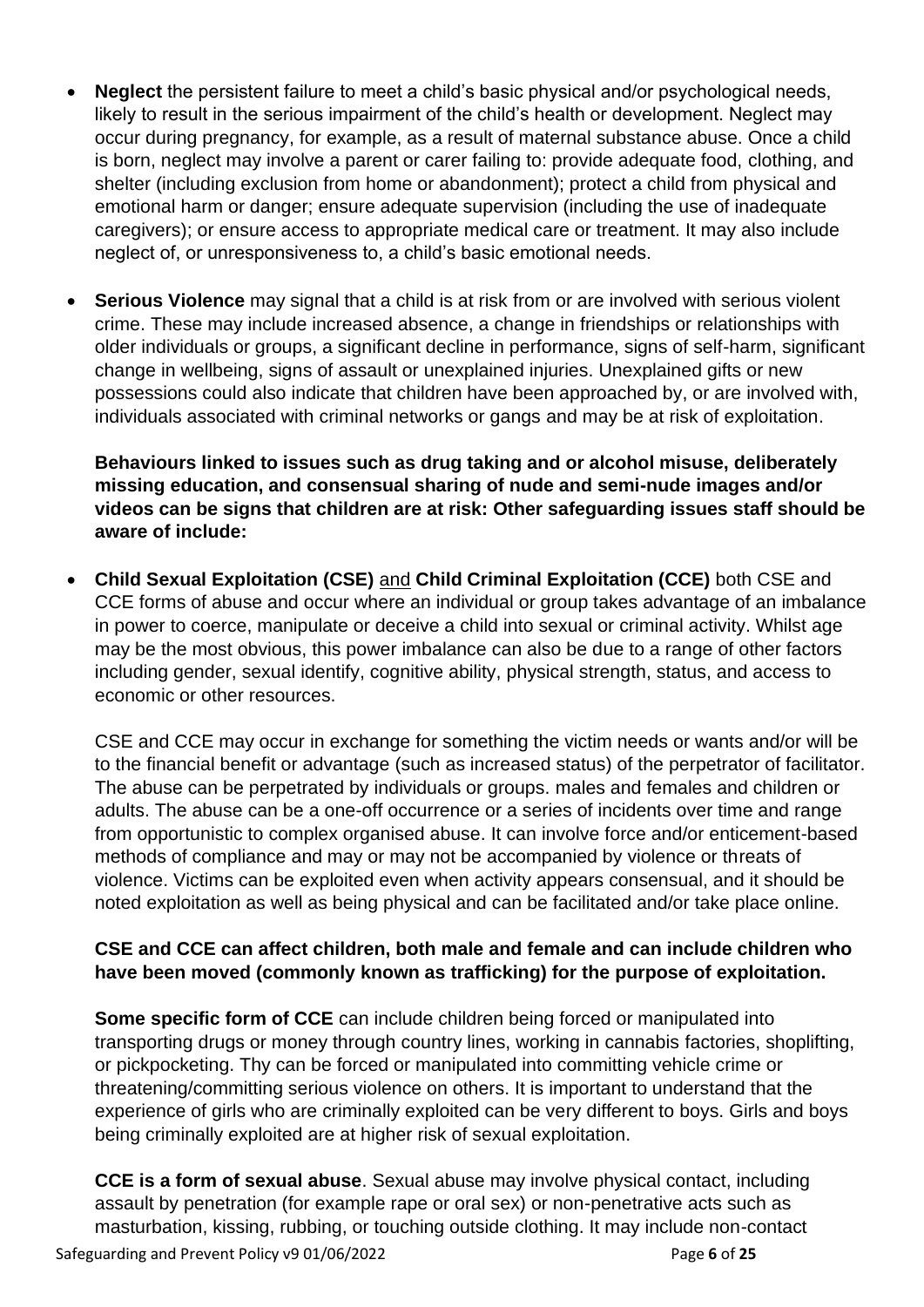activities, such as involving children in the production of sexual images, forcing children to look at sexual images or watch sexual activities, encouraging children to look at sexual images or watch sexual activities, encouraging children to behave inappropriate way or grooming a child in preparation for abuse including via the internet.

CSE can affect any child, who has been coerced into engaging in sexual activities. This includes 16- and 17-year-old who legally consent to have sex. Some children may not realise they are being exploited e.g. They believe they are in a genuine romantic relationship.

- **Mental Health** can be an indicator of that a child has suffered or is at risk of suffering from abuse, neglect, or exploitation. Mental health concerns must be reported to the Safeguarding team immediately. Source: Keeping Children Safe in Education (KCSIE) more information can be found in [https://www.gov.uk/government/publications/mental-health-and-behaviour-in](https://www.gov.uk/government/publications/mental-health-and-behaviour-in-schools--2)[schools--2](https://www.gov.uk/government/publications/mental-health-and-behaviour-in-schools--2)
- The company recognise that learners with special educational needs (SEN) and disabilities can face additional safeguarding challenges and as such additional barriers can exist when recognising abuse and neglect within this group.

# **6. So-called 'honour-based' abuse (including Female Genital Mutilation and Forced Marriage)**

# **Female Genital Mutilation (FGM**)

Female genital mutilation (FGM) is a procedure where the female genitals are deliberately cut, injured, or changed, but where there's no medical reason for this to be done. It's also known as "female circumcision" or "cutting", and by other terms such as sunna, gudniin, halalays, tahur, megrez and khitan, among others.

#### **There are four main types of FGM:**

- Type 1 (clitoridectomy) removing part or all of the clitoris.
- Type 2 (excision) removing part or all of the clitoris and the inner labia (lips that surround the vagina), with or without removal of the labia majora (larger outer lips).
- Type 3 (infibulation) narrowing of the vaginal opening by creating a seal, formed by cutting and repositioning the labia.
- Other harmful procedures to the female genitals, including pricking, piercing, cutting, scraping, or burning the area.

#### **Signs, Symptoms and Effects of FGM**

A girl or woman who has had FGM may.

- Have difficulty walking, sitting, or standing.
- Spend longer than normal on the bathroom or toilet.
- Have unusual behaviour after an absence.
- Be particularly reluctant to undergo normal medical examinations.
- Ask for help but may not be explicit about the problem due to embarrassment or fear.

#### **What to look out for before FGM happens**

A girl at immediate risk of FGM may not know what's going to happen. But she might talk about:

- Being taken 'home' for a visit.
- A special occasion to 'become a woman.
- An older female relative visiting the UK.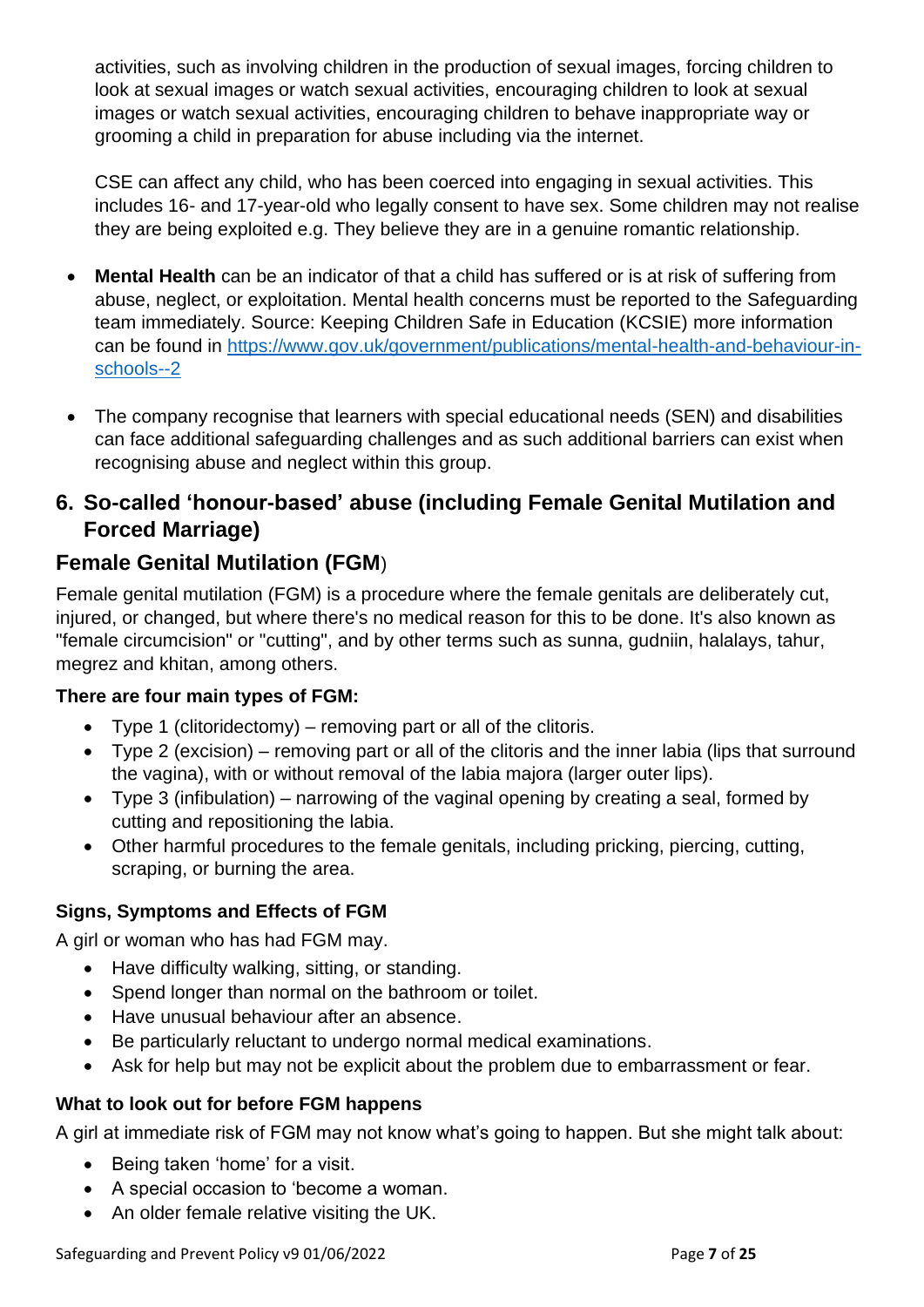If the delivery/enrolment team in the course of their work in the profession, discovers that an act of FGM appears to have been carried out on a girl under the age of 18, this must be reported to the police.

The practice is illegal in the UK and is classed as child abuse. It is also illegal to arrange for a young person to be taken abroad for FGM to find out more about Female Genital Mutilation: <https://www.nspcc.org.uk/preventing-abuse/child-abuse-and-neglect/female-genital-mutilation-fgm/>

FGM helpline – the NSPCC have a 24-hour dedicated FGM helpline offering information, advice, and guidance **Tel:** 0800 028 3550 or **emai**l fgmhelp@nspcc.org.uk

Source: Female genital mutilation (FGM) - NHS.UK

# **Forced Marriage**

Forced marriage is a marriage performed without the full and free consent of one or both parties. Emotional, financial, physical, and sexual threats and abuse, as well as notions of 'honour', can all be used to force someone to marry. Forced marriage can lead to physical violence, rape and even murder.<https://www.gov.uk/guidance/forced-marriage>

The pressure put on people to marry against their will may be:

- **Physical** for example, threats, physical violence, or sexual violence.
- **Emotional and psychological** for example, making someone feel like they are bringing 'shame' on their family.

#### **Forced Marriage Unit**

Contact the Forced Marriage Unit (FMU) if you are trying to stop a forced marriage or need help leaving a marriage you have been forced into.

If you are trying to stop a forced marriage or need help leaving a marriage you have been forced into Call 999 in an emergency **Tel**: 020 7008 0151, **Out of Hours Tel**: 020 7008 1500 (Global response centre) or, **email:** fmu@fco.gov.uk

Source: Forced marriage – GOV UK<https://www.gov.uk/stop-forced-marriage>

### **7. Domestic Abuse**

Wildes Education is committed to developing a safe workplace and learning environment by implementing a culture in which there is zero tolerance for abuse, and which recognises that the responsibility for domestic abuse lies with the perpetrator.

The Domestic Abuse Act 2021 introduces the statutory definition of domestic abuse and recognises the impact of domestic abuse on children, as victims in their own right. The definition is based on previous cross-government definition, ensures that different types of relationships are captured, including ex-partners and family members. The definition captures a range of different abuse behaviours including but is not limited to psychological; physical; sexual; financial; and emotional and economic abuse and coercive and controlling behaviour. Both the person who is carrying out the behaviour and the person whom the behaviour is directed towards must be aged 16 or over and they must be "personally connected".

By increasing awareness and implementing a strong supportive culture, we will create a safer workplace and learning environment for both staff and learners.

Under the Health and Safety at Work Act (1974) and the Management of Health and Safety at Work Regulations (1992), we recognise our legal responsibilities in promoting the welfare and safety of all staff.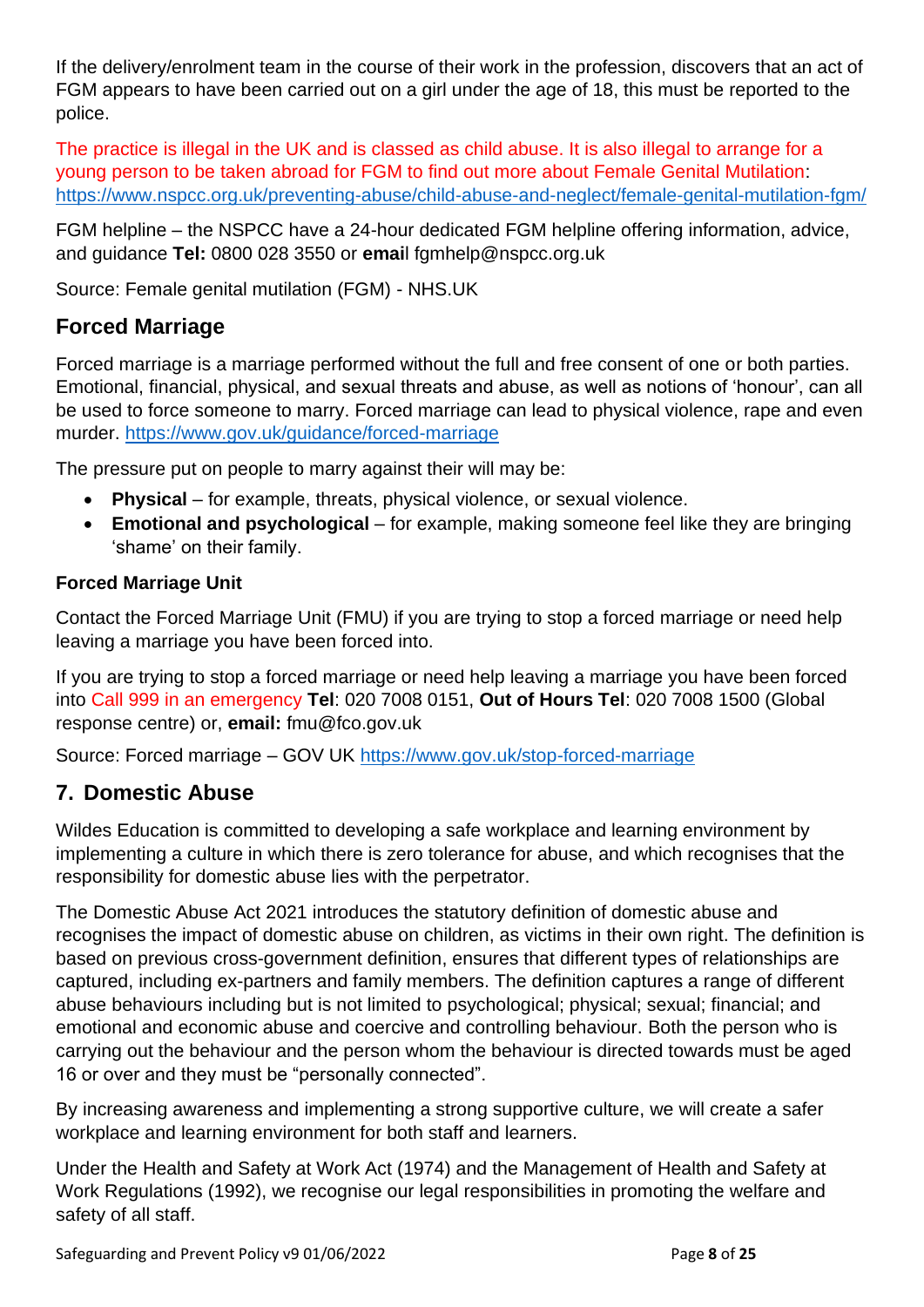Refuge runs the National Domestic Abuse Helpline, which can be called free of charge and in confidence, 24 hours a day **Tel** 0808 2000 247. Its website provides guidance and support for potential victims, as well as those who are worried about friends and loved ones. <https://www.nationaldahelpline.org.uk/>

NSPCC- UK domestic-abuse Signs Symptoms Effects [https://www.nspcc.org.uk/preventing](https://www.nspcc.org.uk/preventing-abuse/child-abuse-and-neglect/domestic-abuse/signs-symptoms-effects/)[abuse/child-abuse-and-neglect/domestic-abuse/signs-symptoms-effects/](https://www.nspcc.org.uk/preventing-abuse/child-abuse-and-neglect/domestic-abuse/signs-symptoms-effects/)

Refuge what is domestic violence/effects of domestic violence on children [http://www.refuge.org.uk/get-help-now/what-is-domestic-violence/effects-of-domestic-violence-on](http://www.refuge.org.uk/get-help-now/what-is-domestic-violence/effects-of-domestic-violence-on-children/)[children/](http://www.refuge.org.uk/get-help-now/what-is-domestic-violence/effects-of-domestic-violence-on-children/)

Safe lives: young people and domestic abuse. [http://www.safelives.org.uk/knowledge](http://www.safelives.org.uk/knowledge-hub/spotlights/spotlight-3-young-people-and-domestic-abuse)[hub/spotlights/spotlight-3-young-people-and-domestic-abuse](http://www.safelives.org.uk/knowledge-hub/spotlights/spotlight-3-young-people-and-domestic-abuse)

#### **Disclosure and Support**

Wildes Education recognise that developing a life free from abuse is a process not an event and we will provide ongoing support for employees who disclose abuse. The level of support required will be discussed and reasonable adjustments will be made accordingly. Other existing external provisions (including occupational health and independent counselling services) will also be signposted to staff as a means of support.

All disclosures / concerns of domestic abuse made by an employee to another employee and / or their line manager are to be referred to a Safeguarding Officer Team. Actions will be taken to increase their personal safety at work and at home as well as address any risks there may be to colleagues.

All disclosures / concerns of domestic abuse made by a learner to a member of staff, or another learner are to be referred to a member of the Safeguarding team so actions can be taken to increase their personal safety.

Contact information of the Safeguarding team are detailed in this policy.

#### **Perpetrators of Domestic Abuse**

Domestic abuse perpetrated by employees will not be condoned under any circumstances. Staff members are always expected to present high standards of personal integrity and conduct that will not reflect adversely on the organisation and its reputation. If an employee approaches a colleague or line manager about their own abusive behaviour, Safeguarding is to be subsequently informed. Information about services and support available will be made accessible.

We will treat any allegation, disclosure, or conviction of a domestic abuse related offence on a case-by-case basis with the aim of reducing risk and supporting change.

There may be signs that an employee is perpetrating domestic abuse. These may include:

- Uncharacteristic late/absent behaviour with no explanation.
- Repeated injuries/scratches/bite marks/bruised knuckles/injuries to wrists and forearms.
- Uncharacteristic moods and depression.
- An obsession with time and an avoidance of socialising.
- Constant text messaging or telephoning a partner
- Jealousy or possessiveness.
- Increase in substance use/dependence.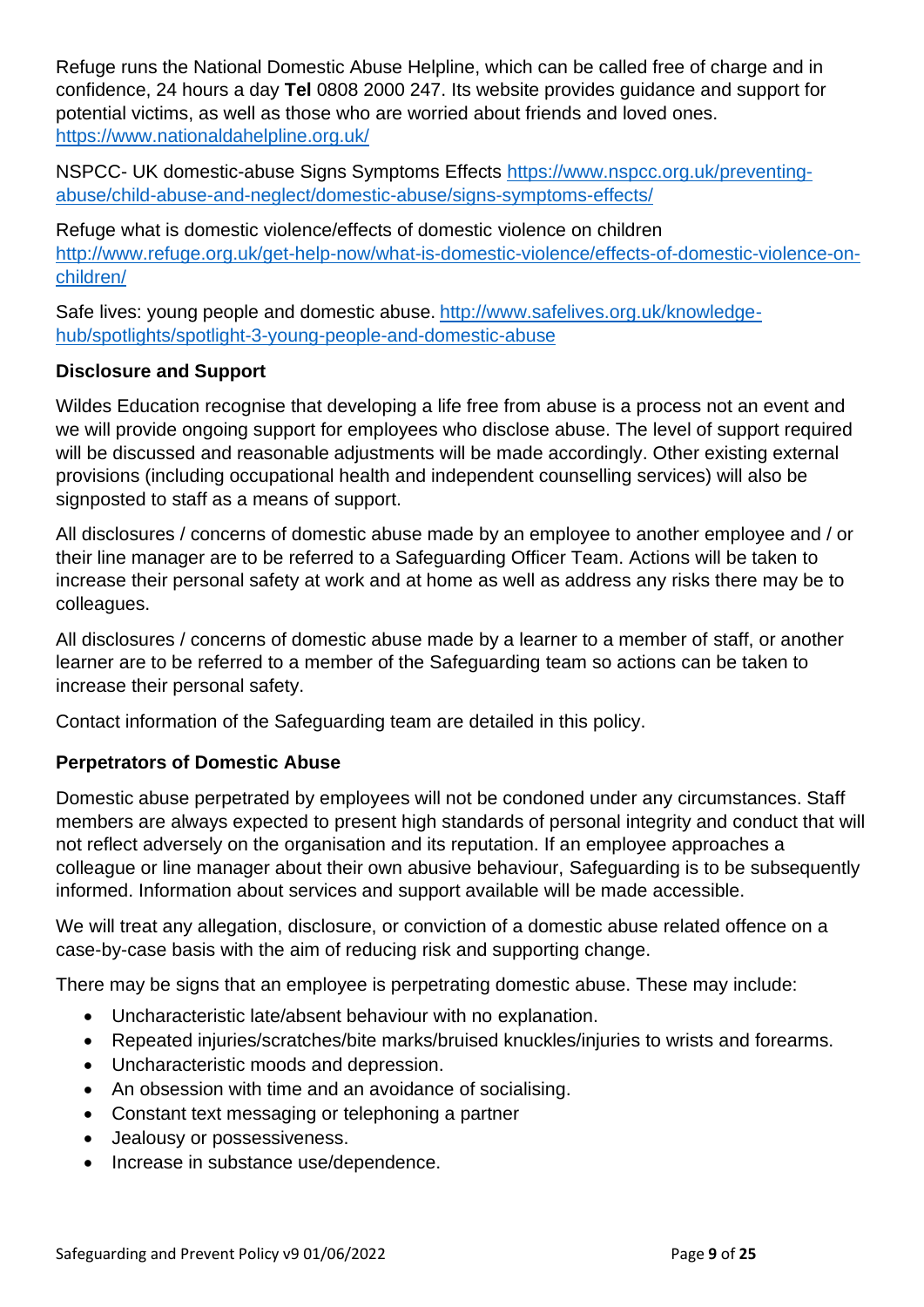# **8. Specific Safeguarding issues**

Safeguarding issues can manifest themselves via peer-on-peer abuse. Staff should be aware that learners can abuse their peers and children can abuse other children.

**Peer to peer abuse** is unacceptable and will be reported and investigated accordingly in line with this policy. Abuse is abuse and should never be tolerated or passed off as "banter", "just having a laugh", "part of growing up" or "boys will be boys". Peer to peer abuse is most likely to include, but not limited to:

- **Bullying** (including cyberbullying, prejudice-based and discriminatory bullying).
- **Abuse** in intimate personal relationships between peers.
- **Physical abuse** such as hitting, kicking, biting, shaking, hair pulling, or otherwise causing physical harm (this may include an online element which facilitates, threatens and/or encourages physical abuse).
- **Sexual Violence,** such as rape, assault by penetration and sexual assault (this may include an online element which facilitates, threatens and/or encourages sexual violence).
- **Sexual harassment** such as sexual comments, remarks, jokes and online sexual harassment, which may be standalone or part of broader pattern of abuse.
- **Causing someone** to engage in sexual activity without consent, such as forcing someone to strip, touch themselves sexually, to engage in sexual activity with a third party.
- **Consensual and non-consensual sharing** of nude and semi-nude images and/or videos (also known as sexting or your produces sexual imagery).
- **Upskirting**, which typically involves taking a picture under a person's clothing without their permission, with the intention of viewing their genitals or buttocks to obtain sexual gratification, or cause the victim humiliation, distress, or alarm.
- **Initiation/hazing** type violence and rituals (this could include activities involving harassment, abuse or humiliation used as a way of initiating a person into a group and may also include online element).

The company is committed to responding to all concerns about staff and learners in relation to any form of abuse or welfare concerns. This includes any form of peer-to-peer abuse, harassment, or bullying, including cyber bullying.

**Serious Violence** maybe a signal of risk from or involved in serous violent crime. This may include increased absence, a change of friends, a significant decline in performance, signs of selfharm or a significant change in wellbeing, or signs of assault or unexplained injuries. Unexplained gifts or new possession could also indicate that children have been approached by, or are involved with, individuals associated with criminal networks or gangs and may be at risk of criminal exploitation.

# **9. Contextual Safeguarding**

Safeguarding concerns, incidents and/or behaviours can be associated with factors outside of the company. Staff must consider the wider context in which incidents and behaviour occurs. This is known as contextual safeguarding, which means that assessments of learners must consider wider environmental factors that are present in the learners' life that are a threat to their safety and welfare.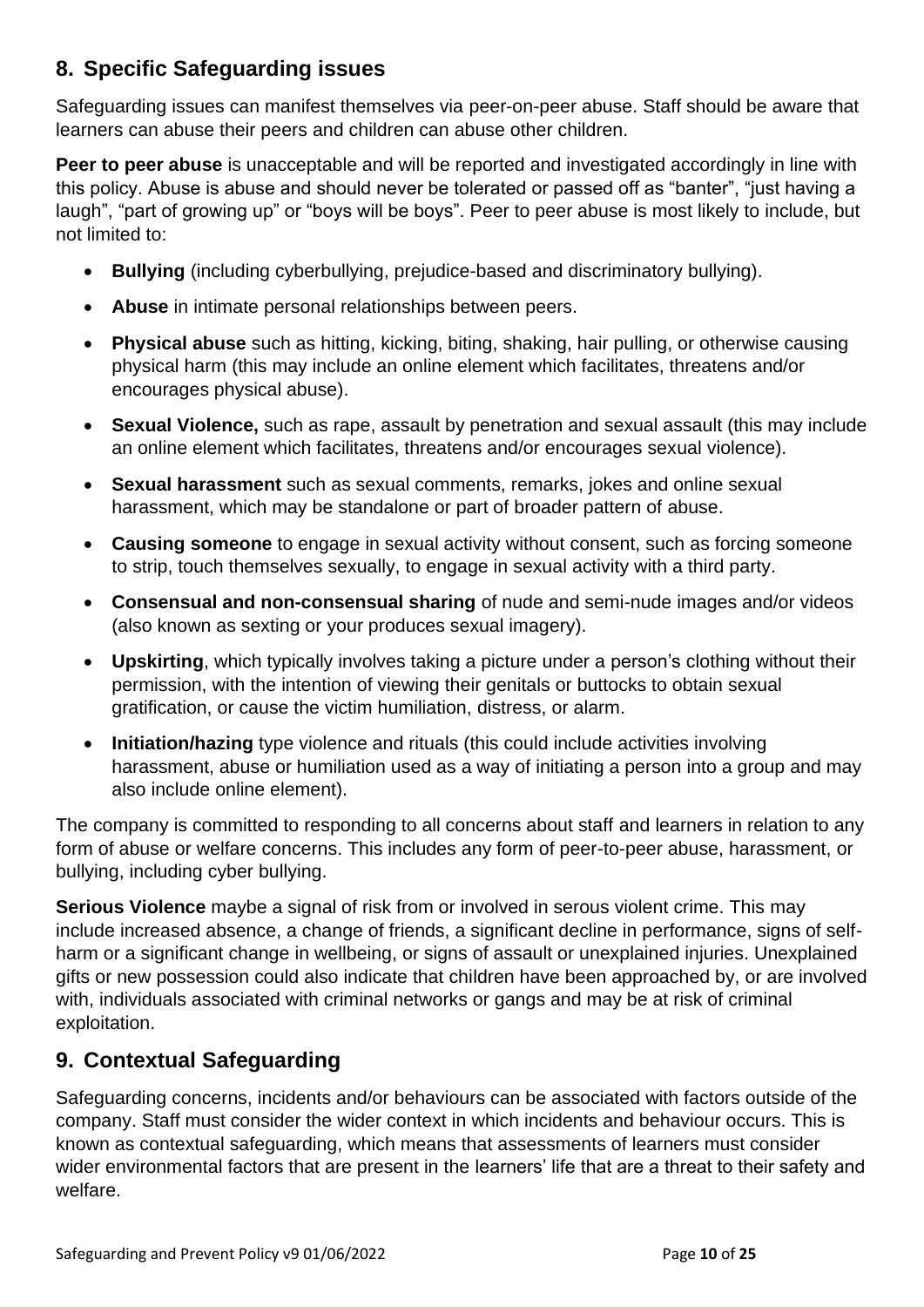# **10. Online Safety**

The use of technology has become a significant component of many safeguarding issues. Child exploitation; radicalisation; sexual predation; technology often provides the platform that facilitates harm.

The breadth of issues classified within online safety is considerable, but can be categorised into three areas of risk:

- **Content:** being exposed to illegal, inappropriate, or harmful content, for example, pornography, fake news, racism, misogyny, self-harm, suicide, anti-Semitism, radicalisation, and extremism.
- **Contact:** being subjected to harmful online interaction with other users; for example, peer to peer pressure, commercial advertising and adults posing as children or young adults with the intention to groom or exploit them for sexual, criminal, financial or other purposes.
- **Conduct:** personal online behaviour that increases the likelihood of, or causes harm; for example, making, sending, and receiving explicit images (e.g., consensual, and nonconsensual sharing of nudes and semi-nudes and/or pornography, sharing other explicit images online bullying; an
- **Commerce –** risks such as online gambling, inappropriate advertising, phishing and or financial scams. If learners or staff are at risk report via Safeguarding team to Anti-Phishing Group<https://apwg.org/>

If you are worried about online sexual abuse or the way someone has been communicating to you online. Make a report to CEOP's Child Protection Advisors [https://www.ceop.police.uk/safety](https://www.ceop.police.uk/safety-centre)[centre](https://www.ceop.police.uk/safety-centre) CEOP helps any child or young people under the age of 18 who is being pressured, forced, or tricked into part in sexual activity of any kind. This can be something that has taken place either online or in 'the real world', or both. The CEOP Safety Centre has clear information and advice on what can be reported to CEOP, the reporting process and what will happen if you do decide to make a report.

### **11. Prevent**

Wildes Education understand their Prevent responsibilities of ensuring the welfare of learners, staff, and visitors.

Under section 26(1) of the Counter-Terrorism and Security Act 2015 ("the Act") **imposes a duty on** "specified authorities", when exercising their functions, to have due regard to the need to prevent people from being drawn into terrorism. **There is an important role for further education institutions, including** sixth form colleges and **independent training providers**, in helping prevent people being drawn into terrorism, which includes not just violent extremism but also non-violent extremism, which can create an atmosphere conducive to terrorism and can popularise views which terrorists exploit. It is a condition of funding that all further education and independent training providers must comply with relevant legislation and any statutory responsibilities associated with the delivery of education and safeguarding of learners.

Source Prevent [duty guidance: for further education institutions in England and Wales -](https://www.gov.uk/government/publications/prevent-duty-guidance/prevent-duty-guidance-for-further-education-institutions-in-england-and-wales) GOV.UK [\(www.gov.uk\)](https://www.gov.uk/government/publications/prevent-duty-guidance/prevent-duty-guidance-for-further-education-institutions-in-england-and-wales)

The duty is commonly referred to as **Prevent [statutory](https://www.gov.uk/government/publications/prevent-duty-guidance/prevent-duty-guidance-for-further-education-institutions-in-england-and-wales) duty or the Prevent duty** (the duty), these are the terms known to most practitioners across the sector.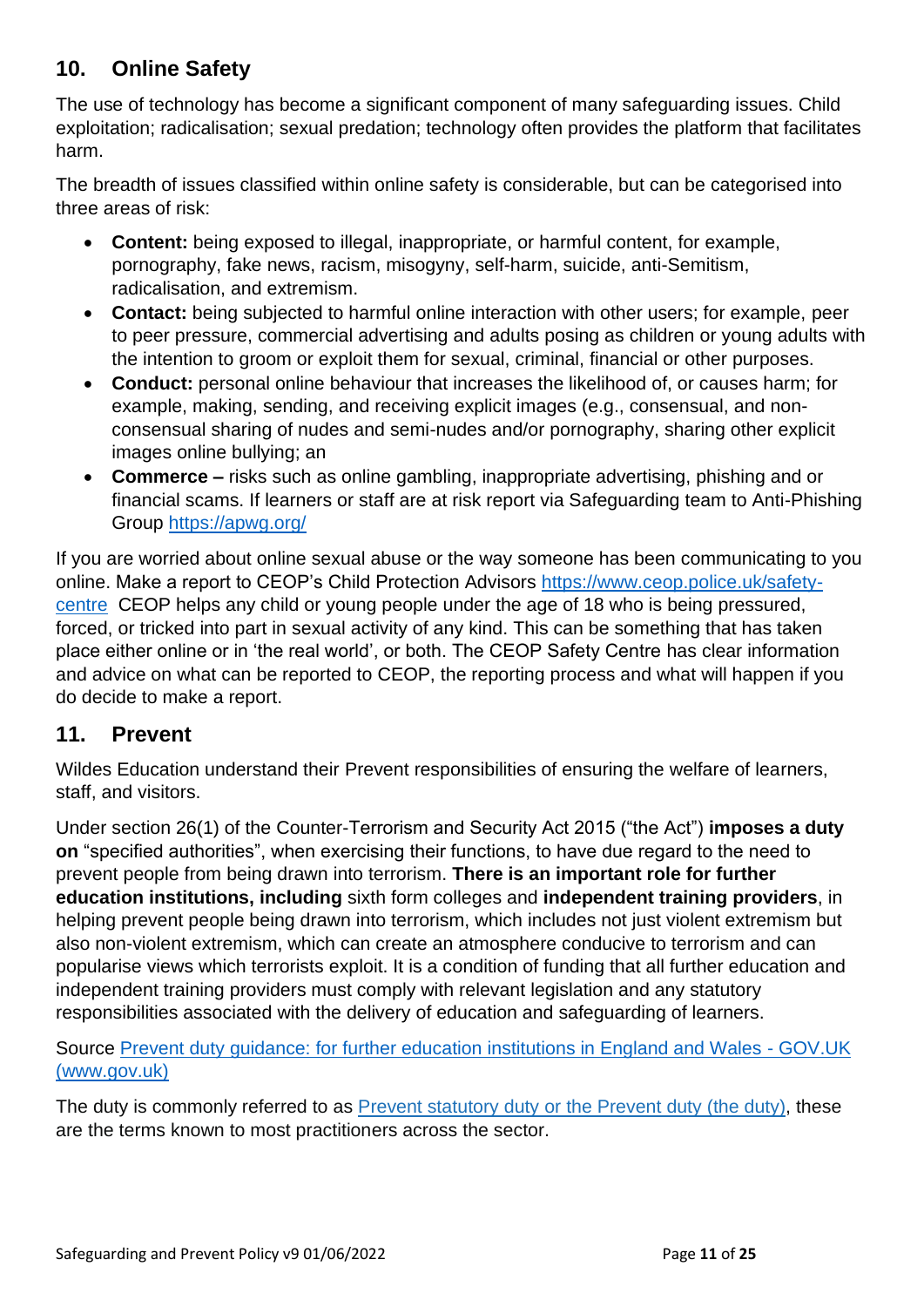# **11a Radicalisation**

**Radicalisation** refers to the process by which a person comes to support terrorism and extremist ideologies associated with terrorist groups.

Protecting learners from radicalisation is part of the wider safeguarding duties of the delivery team.

#### **The process of radicalisation may involve:**

- *being [groomed](https://learning.nspcc.org.uk/research-resources/briefings/grooming/) online or in person*
- *exploitation, including [sexual exploitation](https://learning.nspcc.org.uk/child-abuse-and-neglect/child-sexual-exploitation/)*
- *psychological manipulation*
- *exposure to violent material and other inappropriate information*
- *the risk of physical harm or death through extremist acts.*

Source [Radicalisation and child protection | NSPCC Learning](https://learning.nspcc.org.uk/safeguarding-child-protection/radicalisation#heading-top)

# **11b Vulnerability factors**

Anyone can be radicalised but there are some factors which may make a young person more vulnerable. These include:

- *being easily influenced or impressionable*
- *having low self-esteem or being isolated*
- *feeling that rejection, discrimination or injustice is taking place in society*
- *experiencing community tension amongst different groups*
- *being disrespectful or angry towards family and peers*
- *having a strong need for acceptance or belonging*
- *experiencing grief such as loss of a loved one.*

Source [Radicalisation and child protection | NSPCC Learning](https://learning.nspcc.org.uk/safeguarding-child-protection/radicalisation#heading-top)

### **11c Indicators of Radicalisation**

If an individual is being radicalised their day-to-day behaviour may become increasingly centred around an extremist ideology, group, or cause. For example, they may:

- *spend increasing amounts of time talking to people with extreme views (this includes online and offline communication)*
- *change their style of dress or personal appearance*
- *lose interest in friends and activities that are not associated with the extremist ideology, group or cause*
- *have material or symbols associated with an extreme cause*
- *try to recruit others to join the cause*

Source [Radicalisation and child protection | NSPCC Learning](https://learning.nspcc.org.uk/safeguarding-child-protection/radicalisation#heading-top)

# **11d Signs of Radicalisation**

There is no single route to radicalisation. However, there are some behavioural traits that could indicate that your child has been exposed to radicalising influences.

#### **The following behaviours listed here are intended as a guide to help you identify possible radicalisation:**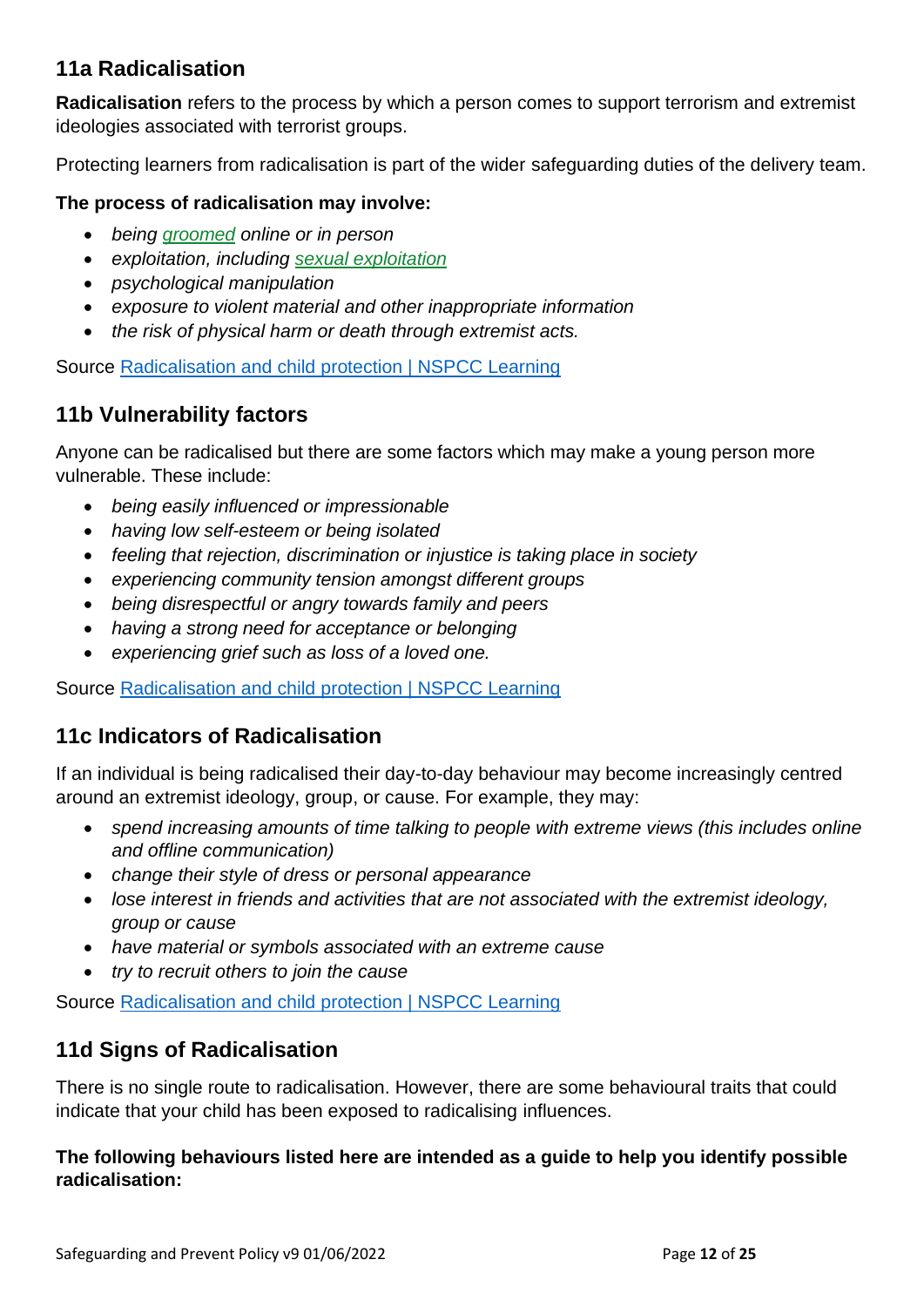#### **Outward appearance**

- *Becoming increasingly argumentative*
- *Refusing to listen to different points of view*
- *Unwilling to engage with children who are different*
- *Becoming abusive to children who are different*
- *Embracing conspiracy theories*
- *Feeling persecuted*
- *Changing friends and appearance*
- *Distancing themselves from old friends*
- *No longer doing things they used to enjoy*
- *Converting to a new religion*
- *Being secretive and reluctant to discuss their whereabouts*
- *Sympathetic to extremist ideologies and groups*

#### **Outward appearance**

- *Becoming increasingly argumentative*
- *Refusing to listen to different points of view*
- *Unwilling to engage with children who are different*
- *Becoming abusive to children who are different*
- *Embracing conspiracy theories*
- *Feeling persecuted*
- *Changing friends and appearance*
- *Distancing themselves from old friends*
- *No longer doing things they used to enjoy*
- *Converting to a new religion*
- *Being secretive and reluctant to discuss their whereabouts*
- *Sympathetic to extremist ideologies and groups*

Source Signs of Radicalisation - [Warning Signs and Indicators in Children](https://educateagainsthate.com/signs-of-radicalisation/#:~:text=%20Signs%20of%20radicalisation%20%201%20Becoming%20increasingly,Sympathetic%20to%20extremist%20ideologies%20and%20groups%20More%20)  [\(educateagainsthate.com\)](https://educateagainsthate.com/signs-of-radicalisation/#:~:text=%20Signs%20of%20radicalisation%20%201%20Becoming%20increasingly,Sympathetic%20to%20extremist%20ideologies%20and%20groups%20More%20)

There is no single way of identifying whether a child is likely to be susceptible to an extremist ideology. Background factors combined with specific influences such as family and friends may contribute to a child's vulnerability. Similarly, radicalisation can occur through many different methods (such as social media) and settings (such as the internet).

### **11e Prevent and Reporting**

The company recognises that any learner in danger of radicalisation or demonstrating extremist tendencies (violent or non-violent) is deemed to be vulnerable and appropriate support under the PREVENT strategy or through CHANNEL will be sought.

• *Channel is a programme which focuses on providing support at an early stage to people who are identified as being vulnerable to being drawn into terrorism. The programme uses a multi-agency approach to protect vulnerable people by identifying individuals at risk. assessing the nature and extent of that risk.*

#### For immediate terrorist threats: Call 999 or the police anti-terrorist hotline 0800 789 321

#### Prevent is an integral part of the Safeguarding **and should be reported in accordance with this procedure. (Appendix A & Appendix C)**

The Safeguarding Lead and Deputy Lead have access to support form the HE/FE Prevent Coordinators Network (Appendix D)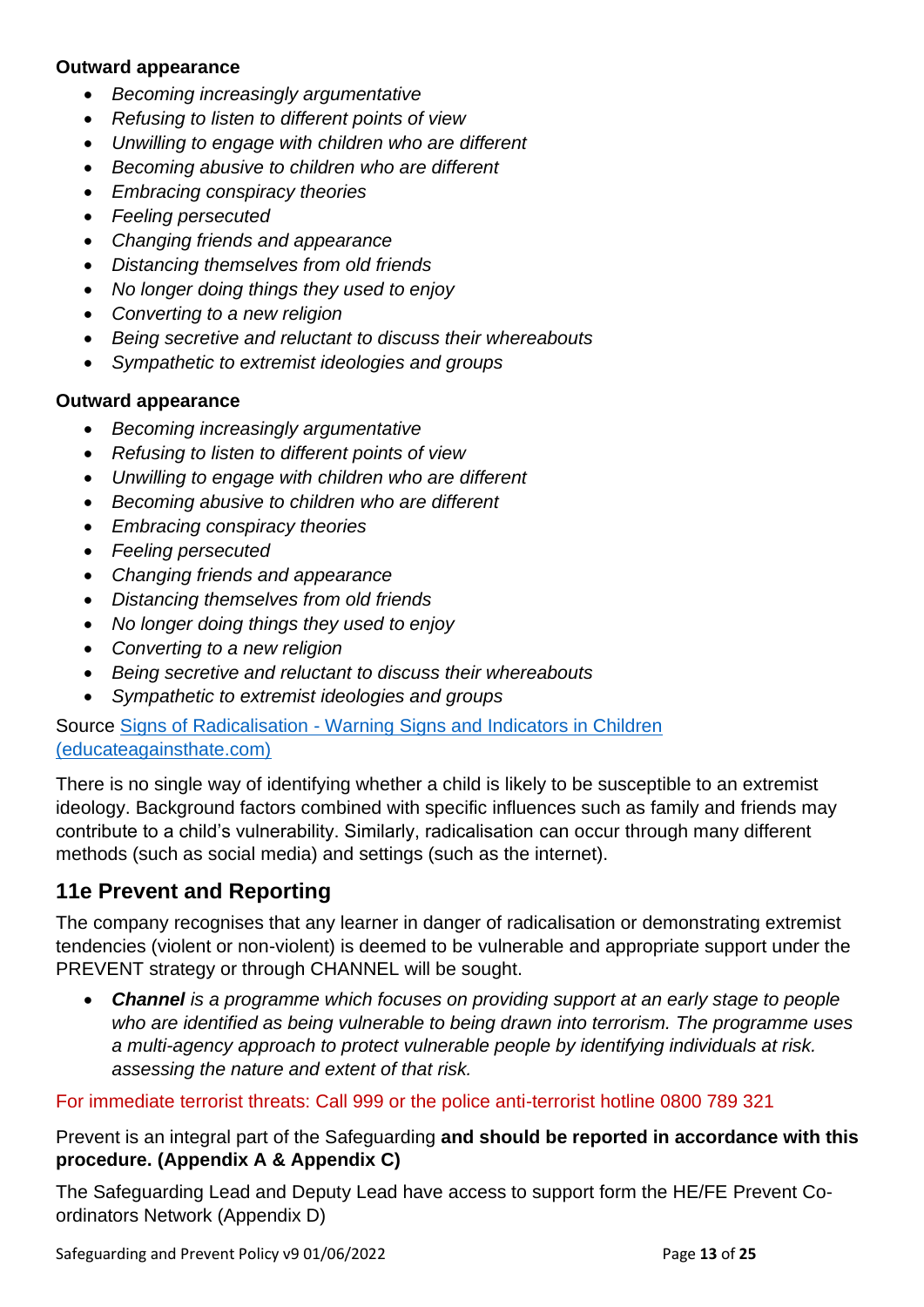# **11f CONTEST**

**The Governments Counter Terrorism Strategy CONTEST'** overarching aim is to reduce the risk to the UK and its Citizens and interests overseas from terrorism, so that people can go about their lives freely and with confidence. As stated in the revised 2018 Contest [Strategy,](https://www.gov.uk/government/publications/counter-terrorism-strategy-contest) Prevent aims to safeguard vulnerable people to stop them becoming terrorists or supporting terrorism

The governments **approach** to the CONTEST strategic framework is made up of the four 'P' approach.

- **Prevent**: to stop people becoming terrorists or supporting terrorism.
- **Pursue**: to stop terrorist attacks.
- **Protect:** to strengthen our protection against a terrorist attack.
- **Prepare:** to mitigate the impact of a terrorist attack.

#### **Of the four Ps' approach Prevent is at its heart to safeguard and support vulnerable people to stop them from becoming terrorists or supporting terrorism.**

#### **The objectives of Prevent are to:**

- **Tackle the causes of radicalisation** and respond to the ideological challenge of terrorism.
- **Safeguard and support** those most at risk of radicalisation through early intervention, identifying them and offering support.
- Enable those who have already engaged in terrorism to **disengage and rehabilitate**.

**The Prevent statutory duty encourages** free speech and open debate as one of our most powerful tools in promoting critical thinking and preventing terrorist and extremist narratives taking hold.

Source: Keeping Children Safe in Education, Counter-terrorism strategy (CONTEST), Channel guidance – GOV.UK and Prevent Duty Guidance

# **11g Prevent Definitions (glossary of terms)**

- **Safeguarding** in terms of Prevent is the process of protecting vulnerable people, whether from crime, other forms of abuse or from being drawn into terrorist related activity.
- **Vulnerability** describes the condition of being capable of being injured; difficult to defend; open to moral or ideological attack. Within Prevent, the word describes factors and characteristics associated with being susceptible to radicalisation.
- **Ideology** is a set of beliefs.
- **Extremism** the government defines extremism in the Prevent strategy as: "vocal or active opposition to fundamental British values, including democracy, the rule of law, individual liberty and mutual respect and tolerance of different faiths and beliefs. the strategy also include in the definition of extremism calls for the death of members of our armed forces", whether in this country or overseas".
- **Non-violent extremism'** is extremism, as defined above, which is not accompanied by violence.
- **'Prevention'** in the context of this document means reducing or eliminating the risk of individuals becoming involved in terrorism. Prevent includes but is not confined to the identification and referral of those at risk of being drawn into terrorism into appropriate interventions. These interventions aim to divert vulnerable people from radicalisation.
- **Prevent** is an integral part of the government's counter-terrorism strategy, CONTEST. Prevent tackles non-violent extremism where it creates an environment conductive to terrorism and popularises ideas that are espoused by terrorist groups.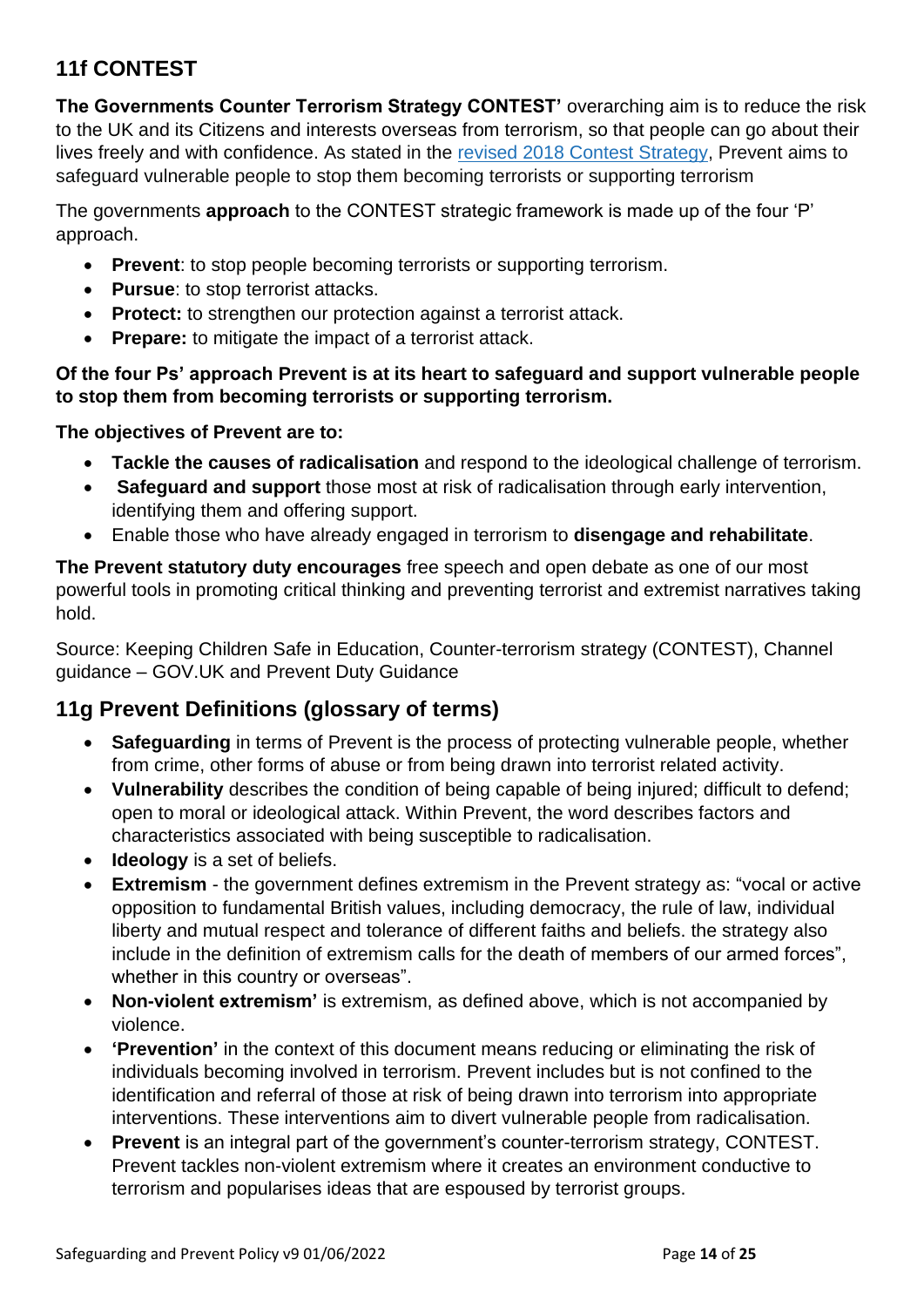- **The current UK definition of 'terrorism'** is given in the Terrorism Act 2000 (TACT 2000). In summary this defines terrorism as an action that endangers or causes serious violence to a person/people; causes serious damage to property; or seriously interferes or disrupts an electronic system. The use or threat must be designed to influence the government or to intimidate the public and is made for the purpose of advancing a political, religious, or ideological cause.
- **'Terrorist-related offences'** are those (such as murder) which are not offences in terrorist legislation, but which are judged to be committed in relation to terrorism.

# **12. Approach**

The company take all reasonable measures to ensure that risks of harm to Young People and Adults at Risk's welfare is minimised by appropriate:

- Staff selection, recruitment, induction, and training.
- Risk Assessment and action planning.
- Health and Safety Procedures.
- Effectively respond to referrals

### **13. Implementation**

Wildes Education is committed to providing a comprehensive learner induction to identify their needs including welfare and safeguarding issues such as keeping themselves safe from radicalisation and extremism from the start of their learning journey.

As part of the learner induction each learner has access to a learner handbook which contains information about Prevent, British Values and Safeguarding contacts and is required to complete the Education and Training Foundation (ETF) Side by Side Prevent duty online modules**,** which consist of:

- 1. Radicalisation and extremism.
- 2. Staying safe online.
- 3. What you can trust.
- 4. British Values.

At least one person on any interview panel will have undertaken safer recruitment training.

Wildes Education regularly review and where necessary update their Prevent Risk Assessment.

The company ensure that all new staff are subject to a Disclosure and Barring Service (DBS) check. The level of DBS check will depend on the role that is being offered and duties involved. Individuals who have lived or worked outside the UK will undergo the same checks as all other staff. Wildes Education do not retain copies of DBS certificates however, will retain copies of documents used to verify the successful candidate's identity, right to work and required qualifications following guidance to verify identity [How to prove and verify someone's identity -](https://www.gov.uk/government/publications/identity-proofing-and-verification-of-an-individual) [GOV.UK \(www.gov.uk\)](https://www.gov.uk/government/publications/identity-proofing-and-verification-of-an-individual) 

The Safeguarding team undertake Safeguarding and Safer Recruitment in FE training and Prevent for Leaders and Mangers online training annually. The Safeguarding Lead and Deputy complete Designed Safeguarding Lead training at least every two years and attend FE/FE Regional Prevent Meetings.

'Hot Topics' are distributed via internal communications to raise awareness and promote discussion around the wider safeguarding agenda including areas, but not limited to: British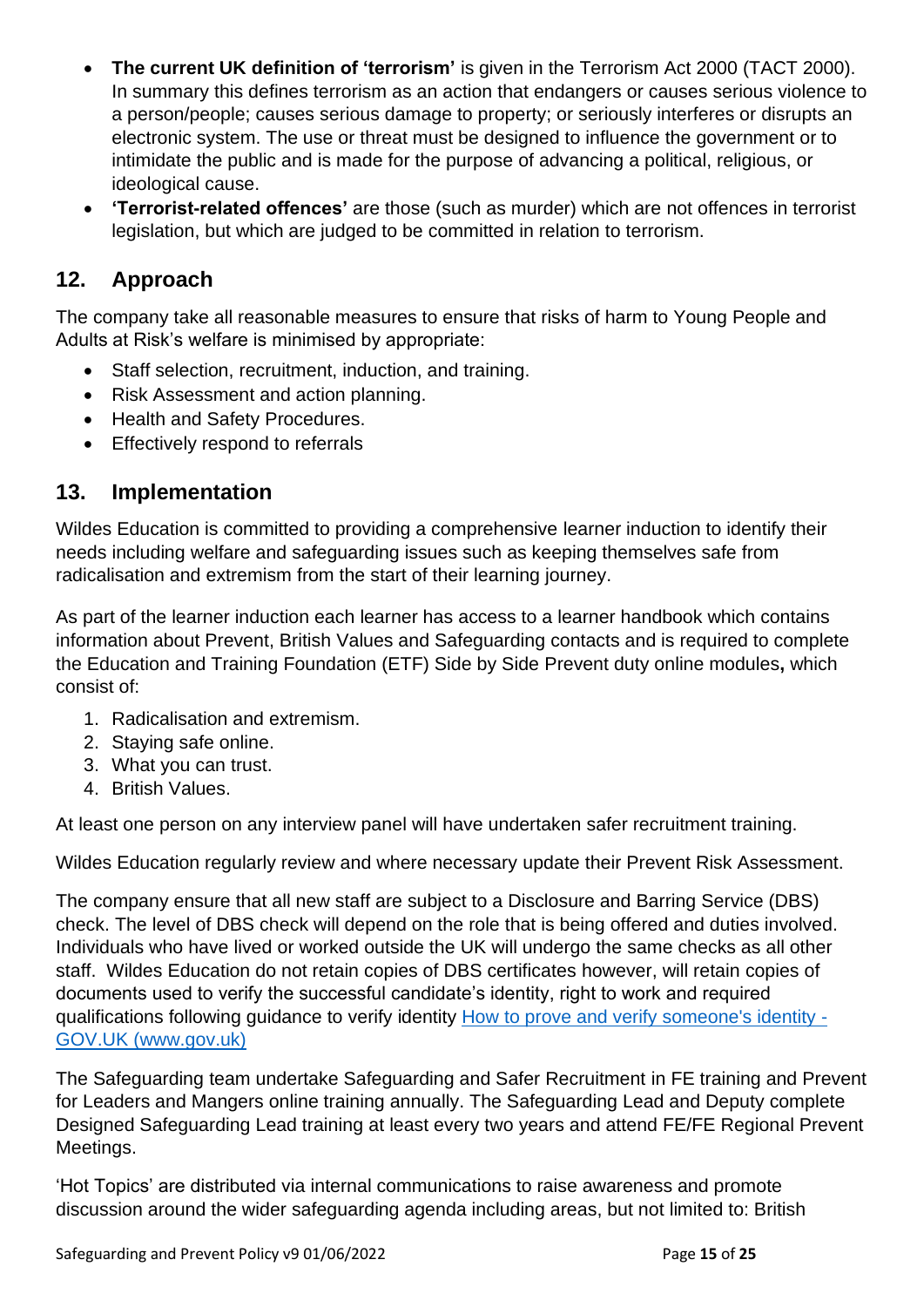Values, Radicalisation, Mental health issues, positive relationships, Staying Safe Online (online safety), Health and Safety, Equality and Diversity and Health and Wellbeing.

Safeguarding, Equality and Diversity, Data Security and Health and Safety remain a fixed agenda item at meetings.

Wildes Education embed British values into learning sessions through 'real life' events and topics to ensure learners can identify where these are relevant to their work and everyday lives.

The curriculum enables learners to build on knowledge of: Safeguarding including Prevent, Online Safety, Equality and Diversity, British Values during induction and Equality and Diversity during learning sessions.

#### **Staff are required to:**

- Refer all safeguarding (including prevent) concerns and/or incidents to safeguarding.
- Wear the DBS badge/ lanyard provided by the company when visiting learners.
- Complete Safeguarding, Prevent, and Equality and Diversity training during their induction then undertake Safeguarding and Prevent refresher training annually, and other training as required.
- During induction then annually (usually each September in line with KCSIE updates) read this updated Safeguarding Policy together with part 1 of Keeping Children Safe in Education. Managers and staff who work directly with young people are also required to read Annex A of the statutory guidance.
- Adhere IT and online safety policies.
- Promote British values by naturally embedding into learning sessions through 'real life' events and topics to ensure learners can identify where these are relevant to their work and everyday lives.
- Ensure that all learners have access to the learner handbook and complete the handbook questions.
- Ensure that all learners complete Side by Side Prevent duty online modules as specified on page 12.

# **14. Safeguarding and Welfare Responsibilities**

**Directors** fulfil statutory responsibilities, directors will ensure that arrangements are in place to create and maintain a safe learning environment and ensure that policies, procedures, and practices comply with the law.

**The Designated Safeguarding Lead (DSL** and any deputies will liaise with the three safeguarding partners and work with other agencies in line with Working Together to Safeguard Children.

The activities of the designated safeguarding lead may be delegated to the appropriately trained deputy lead however, the ultimate lead responsibility for safeguarding and child protection, remains with the designated safeguarding lead.

The designated safeguarding lead will, as required, refer cases:

- Of suspected abuse to the appropriate agencies as required.
- Support staff how make referrals to local authority children's social care.
- To the Channel programme where there is a radicalisation concern as required.
- Support staff who make referrals to the Channel programme.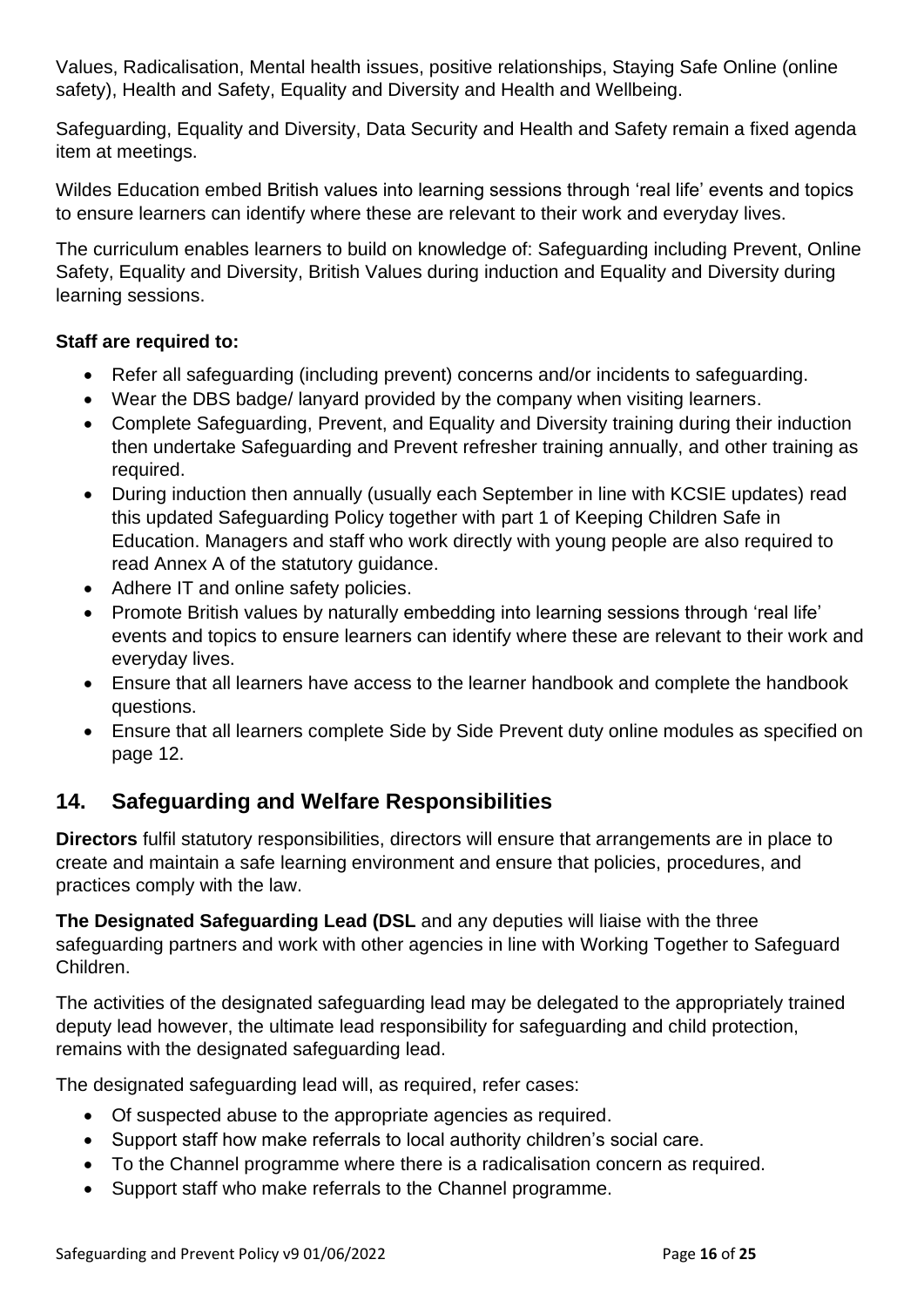- Where a person is dismissed or left due to risk/harm to a child or adult at risk to the Disclosure and Barring Service (DBS) and.
- Where a crime may have been committed to the police as required.
- Act as a source of support, advice, and expertise for all staff

**The Deputy Designated Safeguarding Lead and Safeguarding Officer** are responsible for the day-to-day operational management of safeguarding issues. The safeguarding team will deal with employee concerns over learner's welfare, signpost, offer guidance and liaise with the safeguarding lead for concerns requiring referral to external agencies. When the designated safeguarding lead is absent, the deputy lead will act as cover.

**Staff** are required to raise safeguarding concerns in line with this policy.

#### **The following actions are strictly prohibited by staff and self-employed partners.**

- Engage in personal relationships with learners beyond that appropriate for a learner /tutor relationship
- Abuse their position of trust under section 16 of The Sexual Offices Act 2003 <http://www.legislation.gov.uk/ukpga/2003/42/section/16>
- Distribute personal telephone numbers.
- Visit learners at home.
- Transport learners to and from locations (this includes travelling in the car with a learner driving).
- Use sarcasm, insults, or belittling comments towards learners.
- Making sexual suggestive comments

\*Staff must always act professionally and any employee who breach the above may be subject to the disciplinary procedure.

### **15. Reporting Safeguarding Concerns** (Including Prevent and online safety)

If a member of staff is unsure if their concern is safeguarding, they are required to seek advice from a member of the safeguarding team.

For help and advice between Monday-Friday 8am – 5pm contact a member of the Safeguarding team

#### **Safeguarding Team at Wildes Education**

- **Julie Lawton Tel** 07810 091 084 / 0114 228 8588 ext. 2252
- **Sally Buxton Tel** 07385 089 041

#### **Email** [safeguarding@wildeseducation.co.uk](mailto:safeguarding@skillspeoplegroup.com)

Concerns about a child's welfare must be reported immediately to the designated safeguarding lead or deputy lead (refer Appendix b for further information about referrals).

#### **Reporting Process**:

Complete a Safeguarding and Prevent Disclosure Form (Appendix A) or located on the companies Intranet. Submissions must contain as much detail as possible:

- Contain factual evidence
- Use the persons own words and phrases.
- Describe the circumstance in which the disclosure came about.
- Include information about the setting and anyone else who was there at the time.
- Submit the disclosure form within 24 hours of disclosure.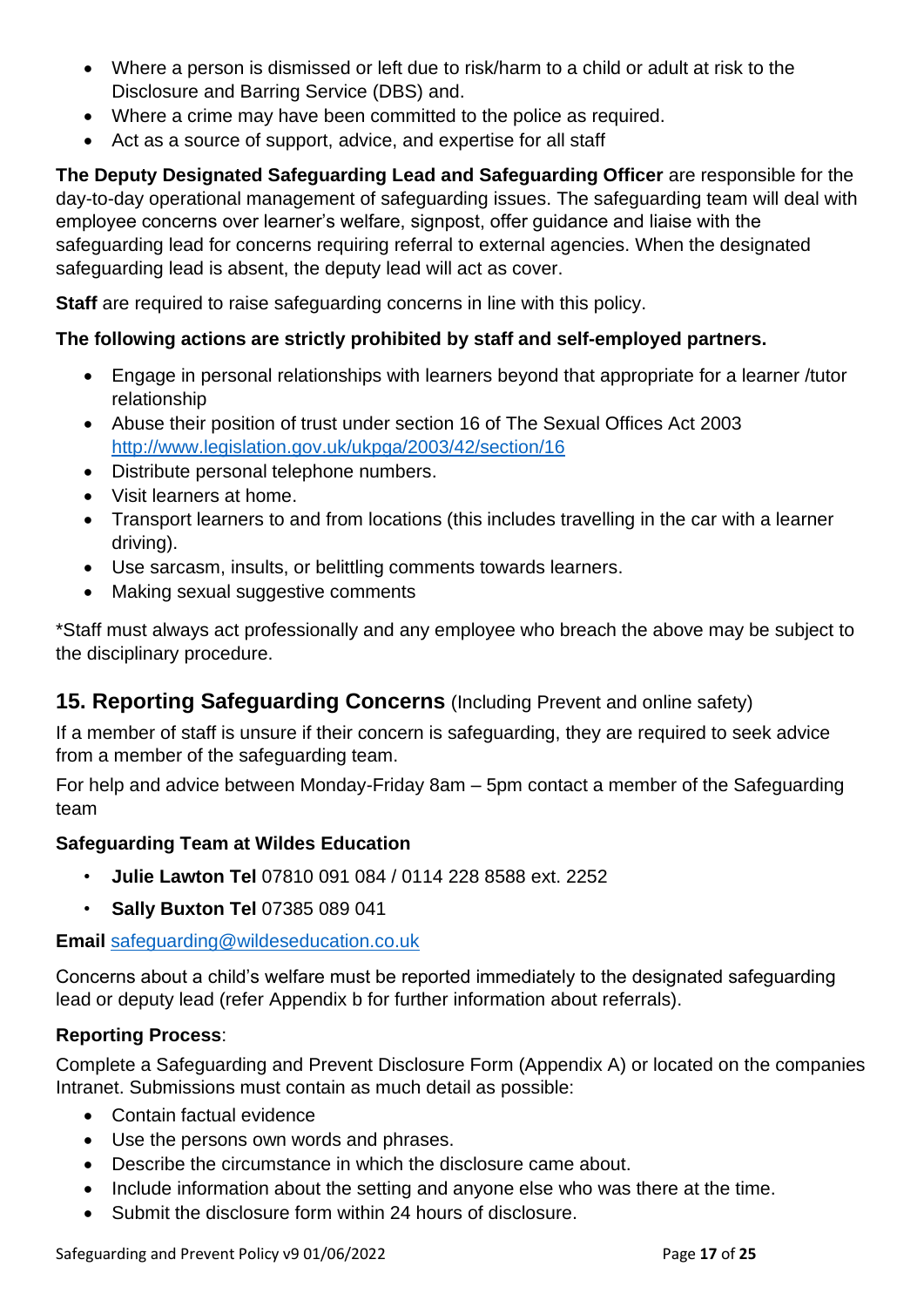- Submit to [safeguarding@wildeseducation.co.uk](mailto:safeguarding@wildeseducation.co.uk)
- A member of the safeguarding team will log the concern/disclosure information within a secure folder located on the server. \*Due to the sensitivity of this information this log, and reporting forms are only accessible by the Safeguarding team.
- The safeguarding team must be informed when a learner, where there has been a safeguarding concern, is withdrawn from the programme and why.

If you are in doubt about recording requirements, staff are required to speak to a member of the safeguarding team.

If the concern is identified as not being safeguarding, seek guidance in line with the Information, Advice and Guidance Policy. If you suspect a member of staff or self-employed partner is abusing a learner or breaching their position in a safeguarding capacity, it is your responsibility to whistle blow and report the allegation in line with this procedure.

All concerns, discussion and decisions made will be clearly recorded in writing and information will be kept confidential and stored securely.

# **16. Escalation**

If a disclosure is made but is not resolved to your satisfaction, then you have the right to escalation. The issue should be raised to the designated safeguarding lead unless your concern is about them when you should raise this with a member of the Board.

# **17. Inspecting Safeguarding** (including Prevent)

Ofsted's inspections of early years, schools and post-16 provision will be carried out under: <https://www.gov.uk/government/publications/education-inspection-framework>

Inspectors will always report on whether arrangements for safeguarding children and learners are effective. In addition to the Framework and Inspections Handbooks, Ofsted publishes specific guidance to inspectors on inspecting safeguarding: [Inspecting safeguarding in early years,](https://www.gov.uk/government/publications/inspecting-safeguarding-in-early-years-education-and-skills)  [education and skills settings -](https://www.gov.uk/government/publications/inspecting-safeguarding-in-early-years-education-and-skills) GOV.UK (www.gov.uk)

# **18. Confidentiality and Information Sharing**

Staff must maintain confidentiality by not discussing their concern with anyone other than the Safeguarding Team.

Staff must be aware that they cannot promise to keep secrets which might compromise a learner's safety or wellbeing.

- Safeguarding Young People (children) statutory guidance defines child protection as part of safeguarding and promoting welfare. Child protection is the activity undertaken to protect children who are suffering, or are likely to suffer, significant harm. Such concerns will be referred into Children Social Care and the Police if appropriate.
- In relation to learners 18 years and over, and classed as an adult in law, the company has a statutory safeguarding duty, as set out in the Care Act 2014, which must be seen in conjunction with Mental Capacity Act (including DoLs) 2005 and the Human Rights Act 1998.

The Safeguarding Team have a professional responsibility to share relevant information with other agencies to safeguard within the boundaries of **the Data Protection Act 2018 (DPA) and UK General Data Protection Regulation (UK GDPR) do not prevent, or limit, the sharing of information for the purposes of keeping children safe. Fears about sharing information must not be allowed to stand in the way of the need to promote the welfare and protect the safety of children**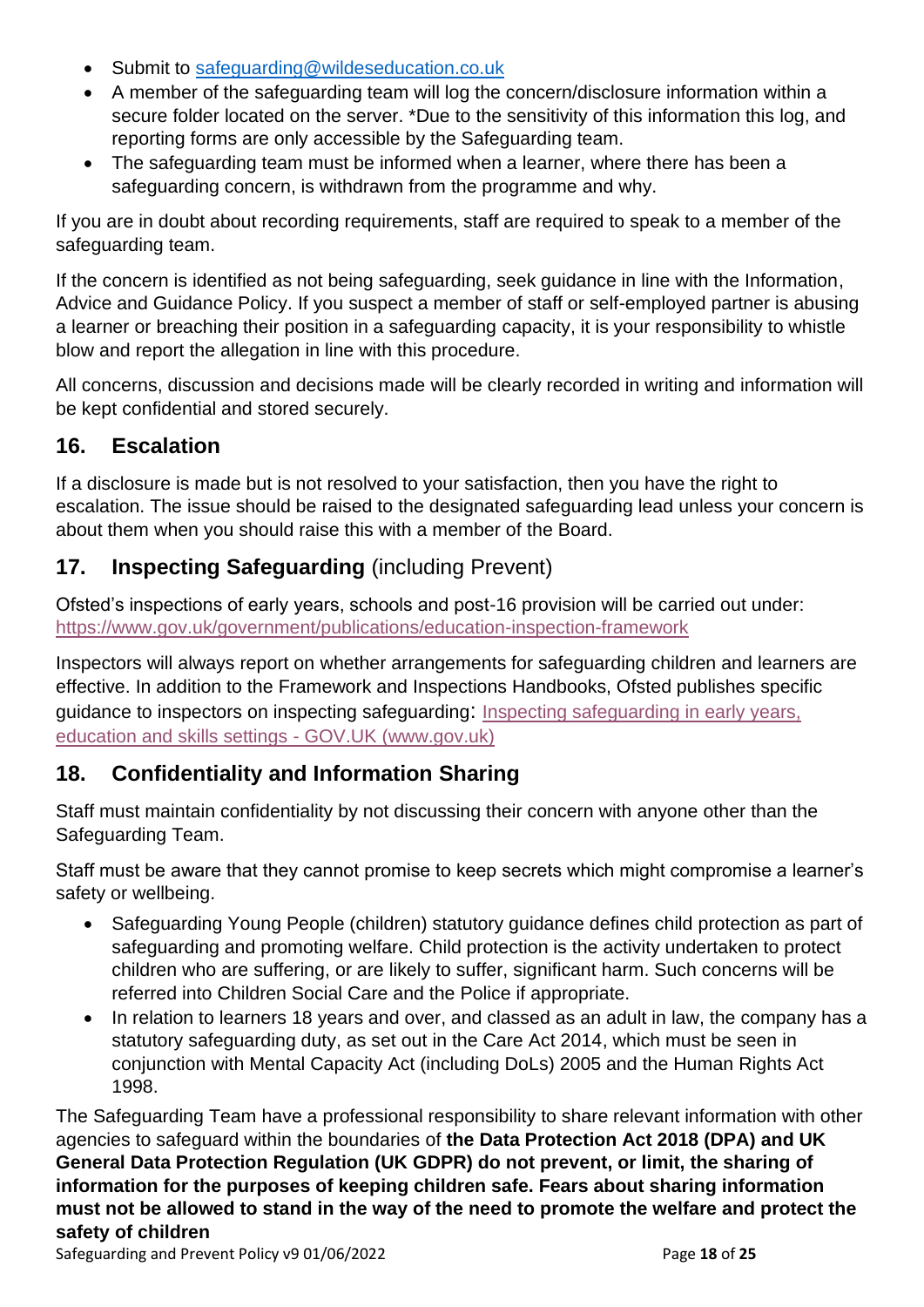# **19. Monitoring**

Compliance with this procedure will be monitored by the Safeguarding Team.

An annual report will be produced for the director to include:

- Number of disclosures for the current academic year (not detailed or identifying to individuals).
- Allegations against staff.
- Any changes required to current practice.
- Company training requirements.
- Outcomes of the policy review.

Any questions or concerns about the operation of this policy, or if you consider that this policy has not been followed, you should raise the matter with the designated safeguarding lead or deputy lead.

# **20. Useful Resources and Supporting information**

- Keeping children safe in education [https://www.gov.uk/government/publications/keeping](https://www.gov.uk/government/publications/keeping-children-safe-in-education--2)[children-safe-in-education--2](https://www.gov.uk/government/publications/keeping-children-safe-in-education--2)
- Sexual violence and sexual harassment between children in schools and colleges [https://www.gov.uk/government/publications/sexual-violence-and-sexual-harassment](https://www.gov.uk/government/publications/sexual-violence-and-sexual-harassment-between-children-in-schools-and-colleges)[between-children-in-schools-and-colleges](https://www.gov.uk/government/publications/sexual-violence-and-sexual-harassment-between-children-in-schools-and-colleges)
- In Chapter one of Working Together to Safeguard Children <https://www.gov.uk/government/publications/working-together-to-safeguard-children--2> which includes a myth-busting guide to information sharing
- Information sharing: advice for practitioners providing safeguarding services [https://www.gov.uk/government/publications/safeguarding-practitioners-information-sharing](https://www.gov.uk/government/publications/safeguarding-practitioners-information-sharing-advice)[advice](https://www.gov.uk/government/publications/safeguarding-practitioners-information-sharing-advice)
- at The Information Commissioner's Office (ICO) General Data Protection guidance [Guide](https://ico.org.uk/for-organisations/guide-to-data-protection/)  [to Data Protection | ICO](https://ico.org.uk/for-organisations/guide-to-data-protection/)
- in Data protection: toolkit for schoolshttps://www.gov.uk/government/publications/dataprotection-toolkit-for-schools [https://www.gov.uk/government/publications/data-protection](https://www.gov.uk/government/publications/data-protection-toolkit-for-schools)[toolkit-for-schools](https://www.gov.uk/government/publications/data-protection-toolkit-for-schools) - Guidance to support schools with data protection activity, including compliance with the UK GDPR.
- Education Act 2002 Legislation <http://www.legislation.gov.uk/ukpga/2002/32/contents>
- Working together to safeguard children <https://www.gov.uk/government/publications/working-together-to-safeguard-children--2>
- The Prevent duty in further education and Skills providers [https://www.gov.uk/government/publications/the-prevent-duty-in-further-education-and](https://www.gov.uk/government/publications/the-prevent-duty-in-further-education-and-skills-providers)[skills-providers](https://www.gov.uk/government/publications/the-prevent-duty-in-further-education-and-skills-providers)
- The Prevent duty quidance GOV UK <https://www.gov.uk/government/publications/prevent-duty-guidance>
- Counter-terrorism strategy (CONTEST) GOV UK <https://www.gov.uk/government/collections/contest>
- Departmental advice [https://www.gov.uk/government/publications/what-to-do-if-youre](https://www.gov.uk/government/publications/what-to-do-if-youre-worried-a-child-is-being-abused--2)[worried-a-child-is-being-abused--2](https://www.gov.uk/government/publications/what-to-do-if-youre-worried-a-child-is-being-abused--2)
- [https://www.gov.uk/government/publications/sexual-violence-and-sexual-harassment](https://www.gov.uk/government/publications/sexual-violence-and-sexual-harassment-between-children-in-schools-and-colleges)[between-children-in-schools-and-colleges](https://www.gov.uk/government/publications/sexual-violence-and-sexual-harassment-between-children-in-schools-and-colleges)
- Filters and monitors [https://www.saferinternet.org.uk/advice-centre/teachers-and-school](https://www.saferinternet.org.uk/advice-centre/teachers-and-school-staff/appropriate-filtering-and-monitoring)[staff/appropriate-filtering-and-monitoring](https://www.saferinternet.org.uk/advice-centre/teachers-and-school-staff/appropriate-filtering-and-monitoring)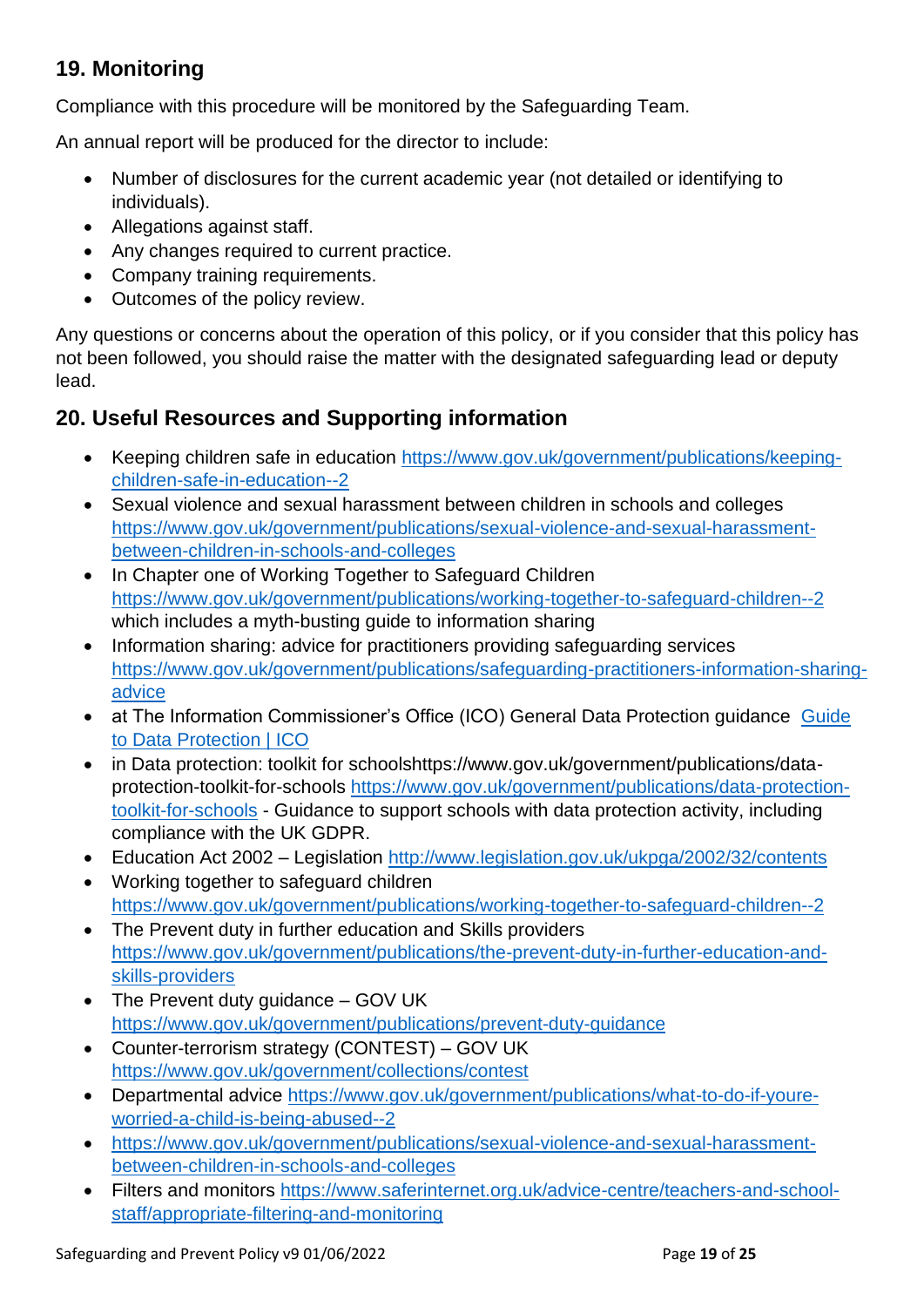# **21.External Agencies: Information, Advice and Guidance**

Where a member of staff feels unable to raise an issue with their employer or feels that their genuine concerns are not being addressed, other whistleblowing channels may be open to them.

- General guidance on whistleblowing can be found via<https://www.gov.uk/whistleblowing> and the NSPCC's what you can do to report abuse dedicated helpline is available as an alternative route for staff who do not feel able to raise concerns regarding child protection failures internally or have concerns about the way a concern is being handled. Staff can call 0800 028 0285 – line is available from 8:00 AM to 8:00 PM, Monday to Friday and email: [help@nspcc.org.uk](mailto:help@nspcc.org.uk)
- **Safeguarding Children -** Sheffield Safeguarding Hub Office hours are from 8.45am to 5.15pm (Monday to Thursday) and 8.45am to 4.45pm (Friday) at all other times including Bank Holidays, calls will be responded to by the Emergency Duty Service. Tel: 01142734450 email: [sscb@sheffield.gov.uk](mailto:sscb@sheffield.gov.uk) <https://www.safeguardingsheffieldchildren.org/sscb>
- **Personal safety**: contact the Police 999 or 101
- **Health and Wellbeing** contact your out of hours Doctors or call the Hospital on 111
- **Abuse of an older person**: call 999 to report a crime that is in progress or if someone is in immediate danger
- **Reporting abuse**: contact the local police https://www.police.uk/ if you think a crime has been committed or contact the local council<https://www.gov.uk/find-local-council> if you think someone is at risk of being abused.
- Concerns about the quality of care contact the Care Quality Commission (CQC) customer Service on 03000 616161<https://www.cqc.org.uk/contact-us>
- **Care homes and home carers**: contact the local council if you are concerned about someone not being treated properly in a care home or someone is being mistreated by a carer.
- **Help and advice** if you want to discuss concerns and get some advice, contact Action on Elder Abuse helpline on 0800 808 8141
- **18 or under** call the NSPCC on 0800 1111. call or email the NSPCC helpline on 0808 800 5000 or email [help@nspcc.org.uk](mailto:help@nspcc.org.uk)
- Contact your local Authority Out of Hours Social Care number for any concerns relating to a **child (under 18),** which you can find by putting in the postcode here <https://www.gov.uk/report-child-abuse-to-local-council>
- **Helping children safe** [Keeping children safe | NSPCC](https://www.nspcc.org.uk/keeping-children-safe/)
- **Freephone National Domestic Abuse Helpline, run by Refuge** Tel 0808 200 0247 [www.nationaldahelpline.org.uk](http://www.nationaldahelpline.org.uk/)
- **Men's Advice Line** Tel 0808 801 0327 [www.mensadviceline.org.uk](http://www.mensadviceline.org.uk/)
- **Galop** (for lesbian, gay, bisexual, and transgender people) Tel 0800 999 5428 [www.galop.org.uk](http://www.galop.org.uk/)
- **Rape Crisis** (England and Wales) Tel 0808 802 9999 [www.rapecrisis.org.uk](http://www.rapecrisis.org.uk/)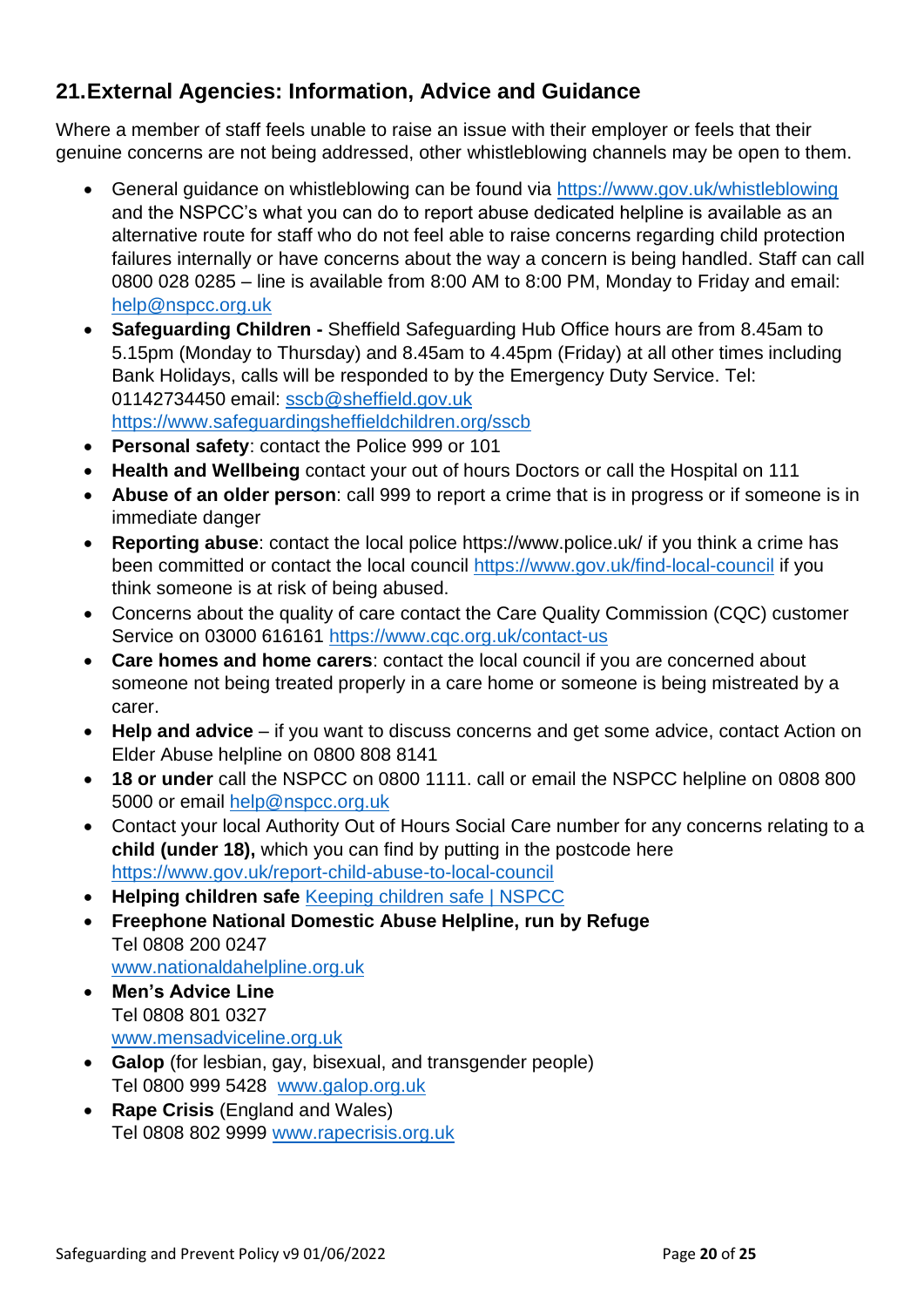# Appendix A

| <b>Safeguarding and Prevent Concern Record</b>                                                   |                                        |              |  |  |  |
|--------------------------------------------------------------------------------------------------|----------------------------------------|--------------|--|--|--|
| Name of the person completing                                                                    |                                        |              |  |  |  |
| this form *i.e. Assessor / Coach                                                                 |                                        |              |  |  |  |
| <b>Job Title</b> of the person completing                                                        |                                        |              |  |  |  |
| this form                                                                                        |                                        |              |  |  |  |
| Name of person who this concern                                                                  |                                        |              |  |  |  |
| is about $*_i.e.$ Learner                                                                        |                                        |              |  |  |  |
| Contact details of person who this                                                               |                                        |              |  |  |  |
| concern has been raised about                                                                    |                                        |              |  |  |  |
| Date the concern was raised/                                                                     |                                        | Time raised/ |  |  |  |
| identified:                                                                                      |                                        | identified   |  |  |  |
| <b>Employer:</b>                                                                                 |                                        |              |  |  |  |
| <b>Address:</b>                                                                                  |                                        |              |  |  |  |
| Details of the concern                                                                           |                                        |              |  |  |  |
| Reports must contain as much detail as possible:                                                 |                                        |              |  |  |  |
| Contain factual evidence<br>$\circ$                                                              |                                        |              |  |  |  |
| $\Omega$                                                                                         | Use the persons own words and phrases. |              |  |  |  |
| Report all feelings and suspicions, but clearly separated from the factual evidence.<br>$\Omega$ |                                        |              |  |  |  |
| Describe the circumstance in which the disclosure came about.<br>$\Omega$                        |                                        |              |  |  |  |
| Include information about the setting and anyone else who was there at the time.<br>$\circ$      |                                        |              |  |  |  |
| (Make a clear distinction between what is fact, opinion, or hearsay)                             |                                        |              |  |  |  |
|                                                                                                  |                                        |              |  |  |  |
|                                                                                                  |                                        |              |  |  |  |
|                                                                                                  |                                        |              |  |  |  |

**Safeguarding email**: [safeguarding@wildeseducation.co.uk](mailto:safeguarding@wildeseducation.co.uk)  **Julie Lawton** 07810 091 084 **Sally Buxton** 07385 089 041 **Office** 0114 22 88 588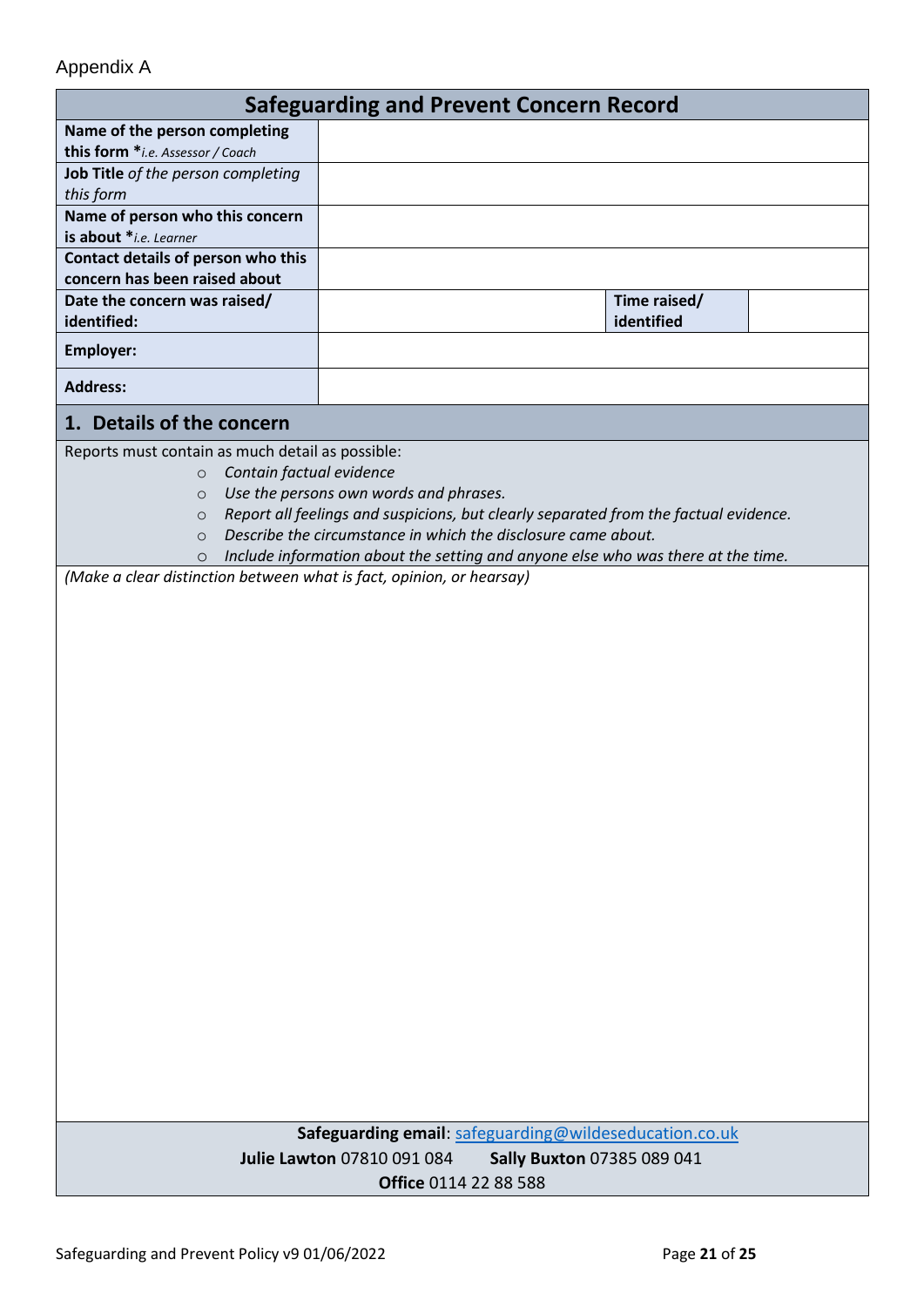# Actions where there are concerns about a child



safeguarding lead (or deputies) as required), and re-refer if appropriate, to ensure the child's circumstances improve - the child's best interests must always come first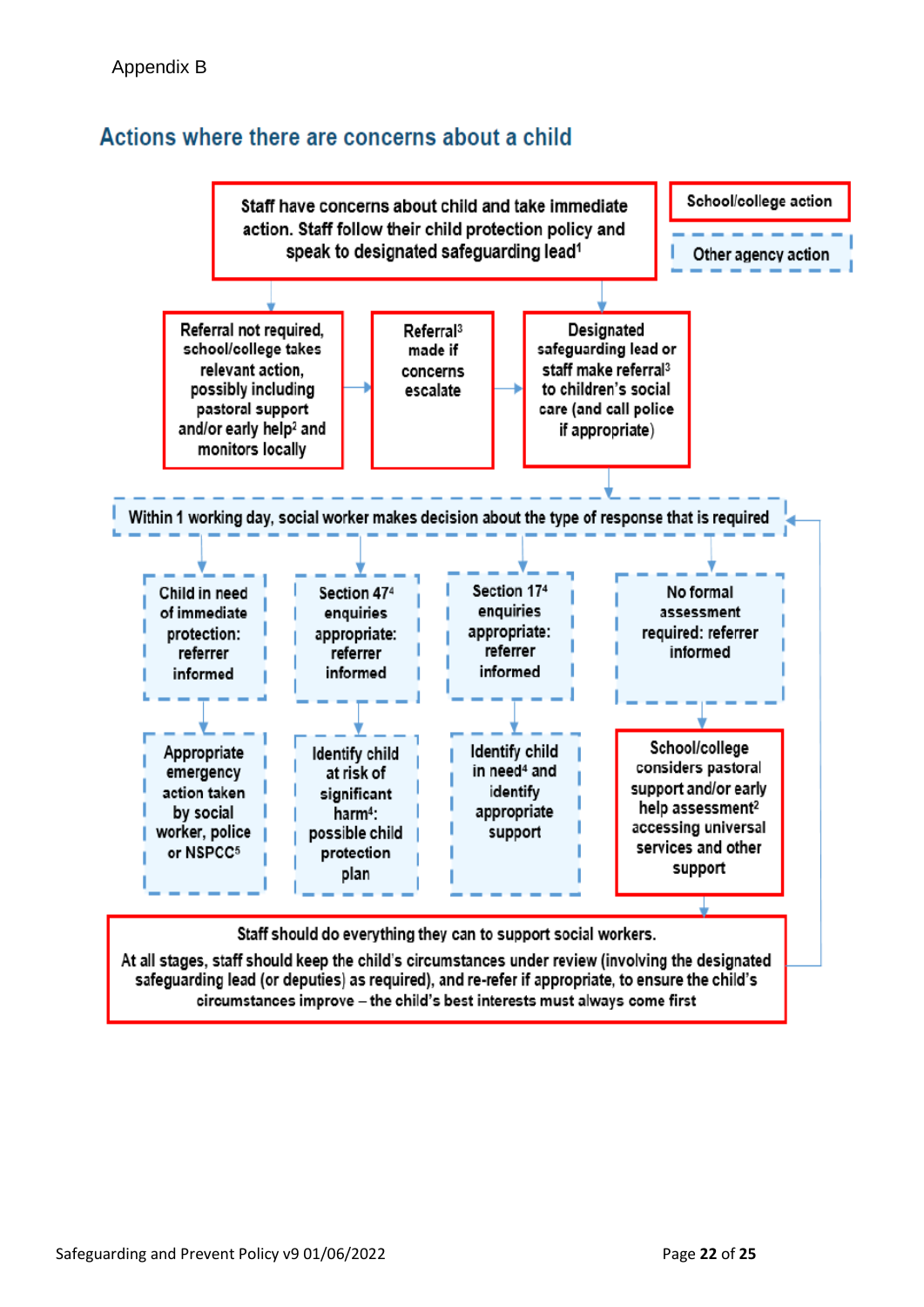

#### **APPENDIX C - REFERRAL AND CHANNEL PROCESS**

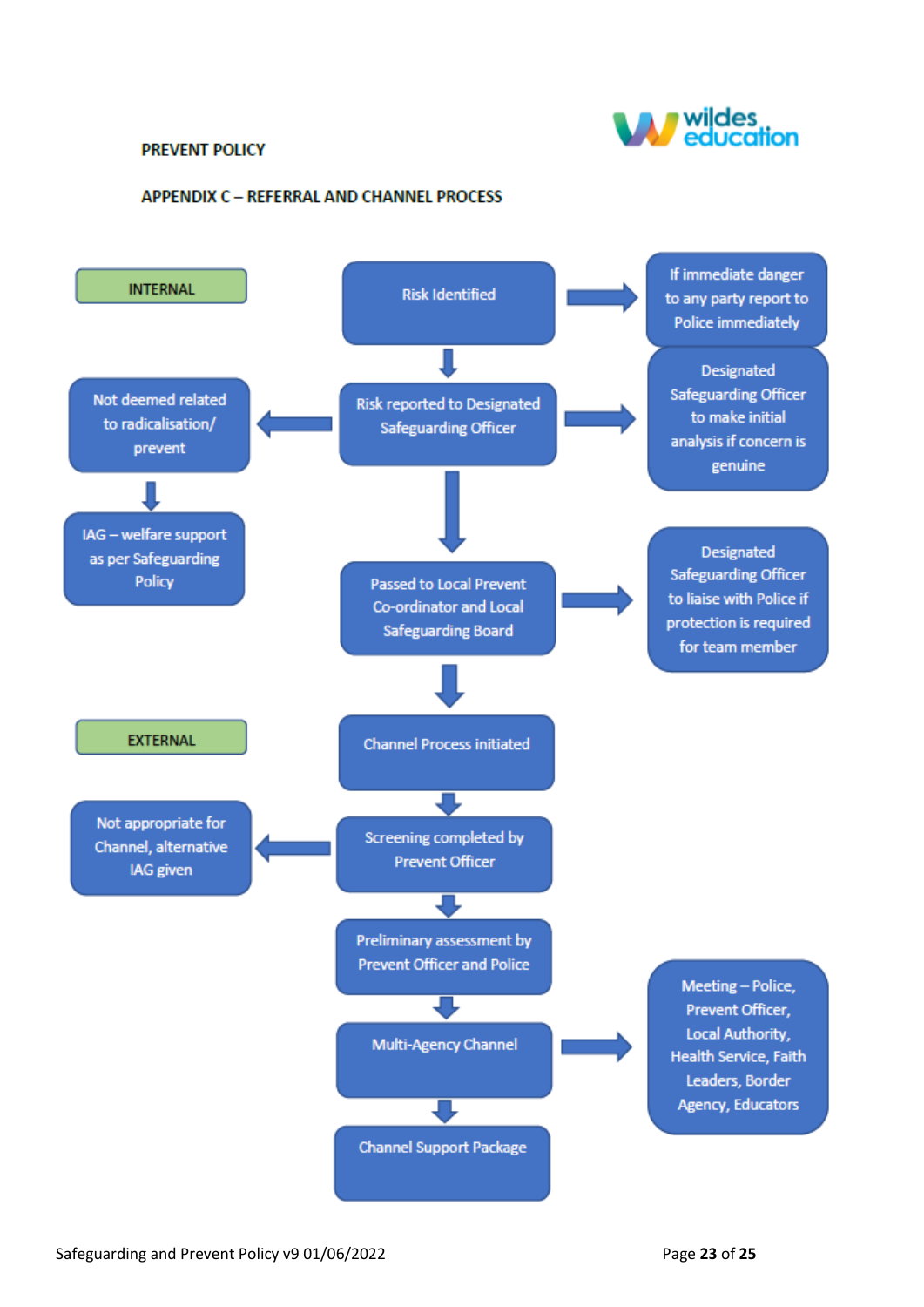# **FE/HE Regional Prevent Co-ordinators**